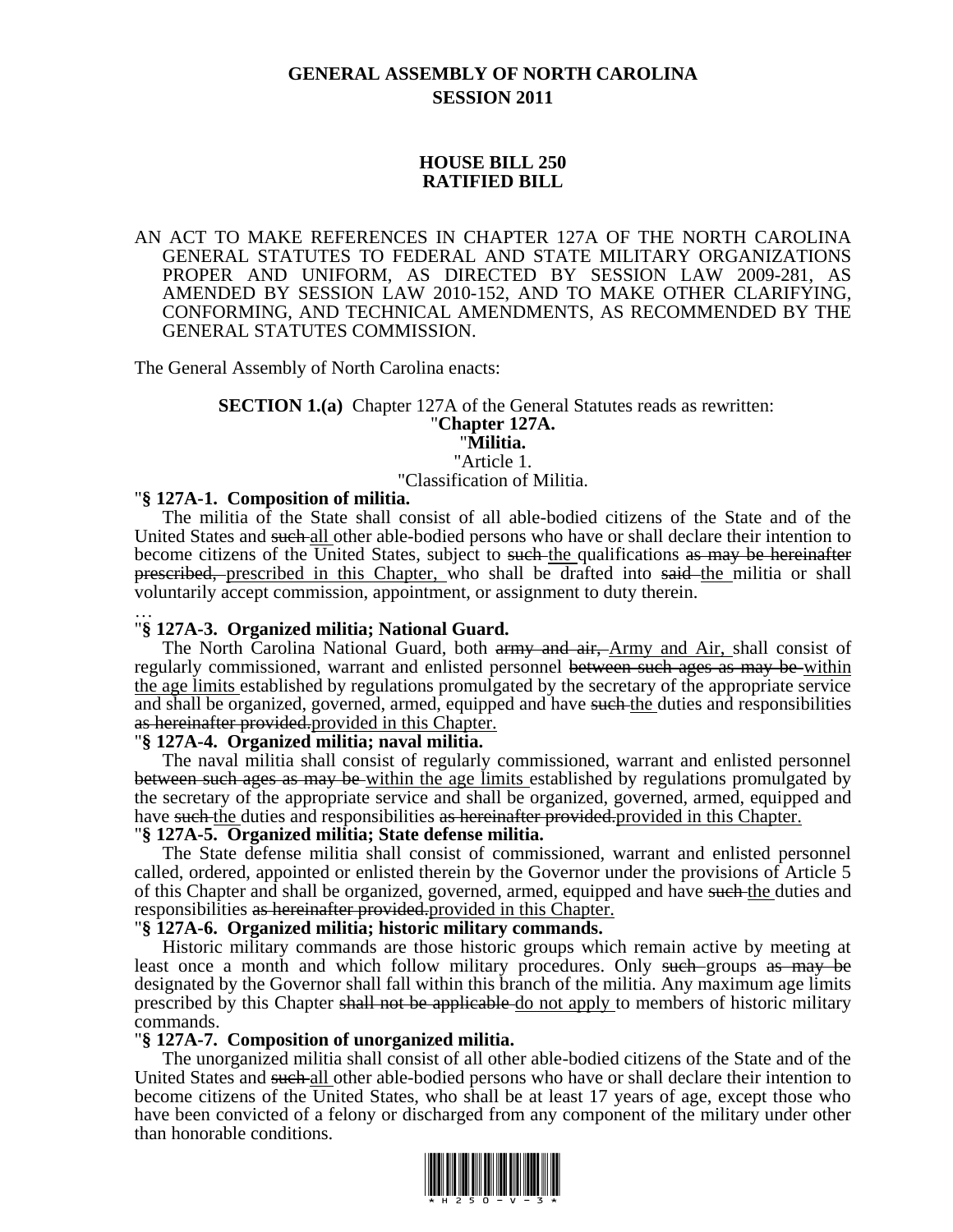## "**§ 127A-8. Exemptions from duty with the militia.**

The officers, judicial and executive, of the government of the United States and the State of North Carolina, persons in the military or naval service of the United States, customhouse clerks, persons employed by the United States in the transmission of mail, artificers and personnel employed in the armories, arsenals and navy yards of the United States, pilots, and mariners actually employed in the sea service of any citizen or merchant within the United States shall be exempt from duty with the militia without regard to age, and all persons who, because of religious beliefs, shall claim exemption from duty with the militia, if the conscientious holding of such the belief by such that person shall be is established under such the regulations as are or may be prescribed for exemption from service with the armed forces Armed Forces of the United States, shall be exempted from militia service in a combatant capacity; but no person so exempted shall be exempt from militia service in any capacity that shall be declared noncombatant for the armed forces Armed Forces of the United States.

## "**§ 127A-9. Number of troops authorized.**

In time of peace the State shall maintain only such those troops as may be that are authorized by the President of the United States; but nothing contained in this Chapter shall be construed as limiting the rights of the State in the use of the North Carolina National Guard or the State defense militia or both within its borders in time of peace. Nothing contained in this Chapter shall prevent the organization and maintenance of State police or constabulary.

## "**§ 127A-10. Corps entitled to retain privileges.**

Any corps of artillery, cavalry, or infantry existing in the State on the passage of the act of Congress of May 8, 1792, which by the laws, customs, or usages of the State has been in continuous existence since the passage of such that act, under its provisions and under the provisions of section 232 and sections 1625 to 1660, both inclusive, of Title 16 of the revised statutes of 1873 and the act of Congress of January 21, 1903, relating to the militia, shall be allowed to retain its ancient privileges, subject, nevertheless, to all duties required by law of the militia; but such these organizations may be a part of the North Carolina National Guard, and entitled to all the privileges of this Chapter, and shall conform in all respects to the organization, discipline, and training of the North Carolina National Guard in time of war. For purposes of training and when on active duty in the service of the United States they may be assigned to higher units, as the President may direct, and shall be subject to the orders of officers under whom they shall be serving.

## "Article 2.

## "General Administrative Officers.

#### … "**§ 127A-17. Commander in chief to prescribe regulations.**

The commander in chief shall have the power and it shall be his dutythe duty, from time to time time, to issue such orders and to prescribe such regulations relating to the organized and unorganized militia as will cause that are necessary for the same-militia at all times to conform to the federal requirements of the United States government relating thereto.

## "**§ 127A-17.1. Confidentiality of National Guard records.**

Notwithstanding any provision of Chapter  $\frac{143B}{143B}$  of the General Statutes, no records of the North Carolina National Guard in the Department of Crime Control and Public Safety shall be disclosed or used for any purpose except for official purposes, and no records shall be disclosed, destroyed or used in any manner which is in violation of any existing federal law or regulation. Nothing in this Chapter shall convert records which are the property of the federal government into State property.

## "**§ 127A-18. Personal staff of Governor.**

The Governor may detail not more than 10 active North Carolina National Guard members and two active naval militia members who shall in addition to their regular duties, perform the duties of aides-de-camp on the personal staff of the Governor.

#### "**§ 127A-19. Adjutant General.**

The military head of the militia shall be the Adjutant General who shall hold the rank of major general. The Adjutant General shall be appointed by the Governor in his the Governor's capacity as commander in chief of the militia, in consultation with the Secretary of Crime Control and Public Safety, and shall serve at the pleasure of the Governor. No person shall be appointed as Adjutant General who has less than five years' commissioned service in an active status in any component of the armed forcesArmed Forces of the United States. The Adjutant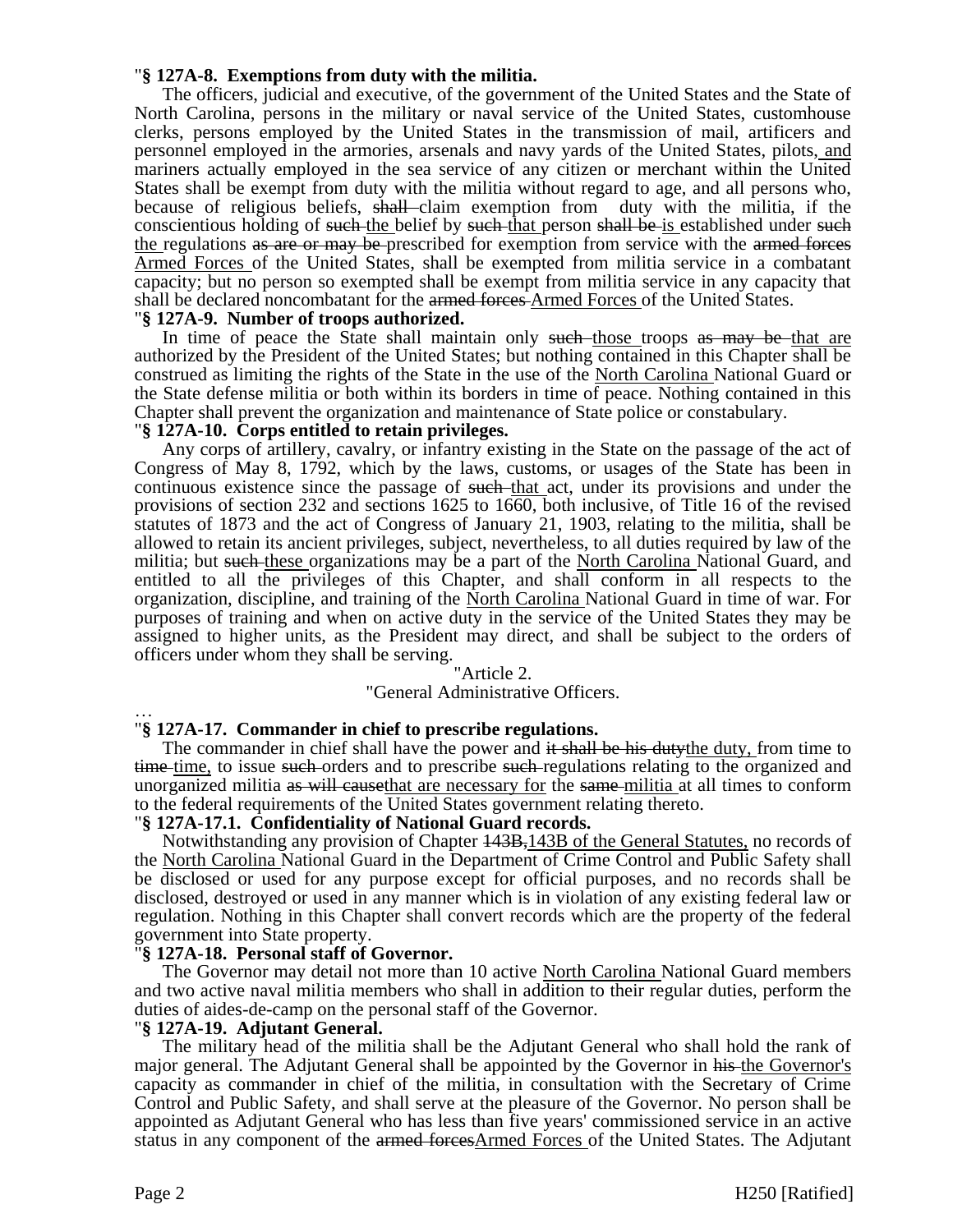General, while holding such this office, may be a member of the active North Carolina National Guard or naval militia.

Subject to the approval of the Governor and in consultation with the Secretary. DepartmentSecretary of Crime Control and Public Safety, the Adjutant General may appoint (i) a deputy adjutant general who may hold the rank of major general, and (ii) an assistant adjutant general for Army National Guard, and an assistant adjutant general for Air National Guard, each of whom may hold the rank of brigadier general and who shall serve at the pleasure of the Governor. The Adjutant General may also employ such staff members and other personnel as may be authorized by the Secretary and funded.

### … "**§ 127A-21. United States property and fiscal officer.**

(a) The Governor of the State, in consultation with the Secretary of Crime Control and Public Safety, shall appoint, designate, or detail, subject to the approval of the Secretary of the Army and the Secretary of the Air Force, a qualified commissioned officer of the North Carolina National Guard who is also a commissioned officer of the Army National Guard of the United States or the Air National Guard of the United States, as the case may be, to be the United States property and fiscal officer for North Carolina. If the officer is not on active duty, the President may order him the officer to active duty, with his the officer's consent, to serve as a property and fiscal officer.

(b) The status of the United States property and fiscal officer is that of a reserve commissioned officer of the army or air force, United States Army or Air Force, as appropriate, on extended active duty and detailed for duty with the National Guard Bureau for administrative purposes. In his the officer's capacity as United States property and fiscal officer, he the officer will function under the direction of and cooperate fully with the State Adjutant General.

(c) The assumption and performance of duties and responsibilities, pay and allowances, and other personnel actions to include retention and retirement of an officer appointed and serving as the United States property and fiscal officer will be governed by regulations promulgated by the National Guard Bureau or pursuant to regulations promulgated by the secretary of the appropriate service.

## "**§ 127A-22. North Carolina property and fiscal officer.**

(a) Upon full mobilization of the North Carolina National Guard into federal service to the extent that the functions of a United States property and fiscal officer no longer exist or are authorized under federal statutes, the Governor of the State, in consultation with the Secretary of Crime Control and Public Safety, may appoint, designate or detail a qualified individual to serve at the pleasure of the Governor as the North Carolina property and fiscal officer for any composition of a nonfederally recognized State National Guard or State defense militia organized under the provisions of G.S. 127A-1 et seq.this Chapter.

(b) In consideration of his the North Carolina property and fiscal officer's services for the responsibility, care, utilization, and issue of State or federal facilities and property, under the jurisdiction of the State of North Carolina, the North Carolina property and fiscal officer shall receive from the State such a just and proper salary as the Governor may authorize to be just and proper; authorized by the Governor; the salary to constitute a charge upon appropriations made to the Department of Crime Control and Public Safety.

(c) The North Carolina property and fiscal officer for North Carolina shall be an employee of the Department of Crime Control and Public Safety. He The officer shall be required to give good and sufficient bond to the State, the amount thereof to be determined by the Governor, for the faithful performance of his duties and for the safekeeping and proper distribution of such the funds and property entrusted to his the officer's care. He The officer shall receipt for and account for all funds and property allotted to his the officer's custody from the appropriation for military purposes by State and federal agencies, and shall make such returns and reports through the Secretary of Crime Control and Public Safety concerning same the property and funds as may be required by the Governor or State laws.

## "**§ 127A-23. Commissions for commandants and officers at qualified educational institutions.**

The Governor of North Carolina is authorized to appoint and commission, as staff officers of the North Carolina unorganized militia, the officers of any university, college, academy or other educational institution which qualifies as herein provided.provided in this section. Any university, college, academy or other educational institution shall be qualified under this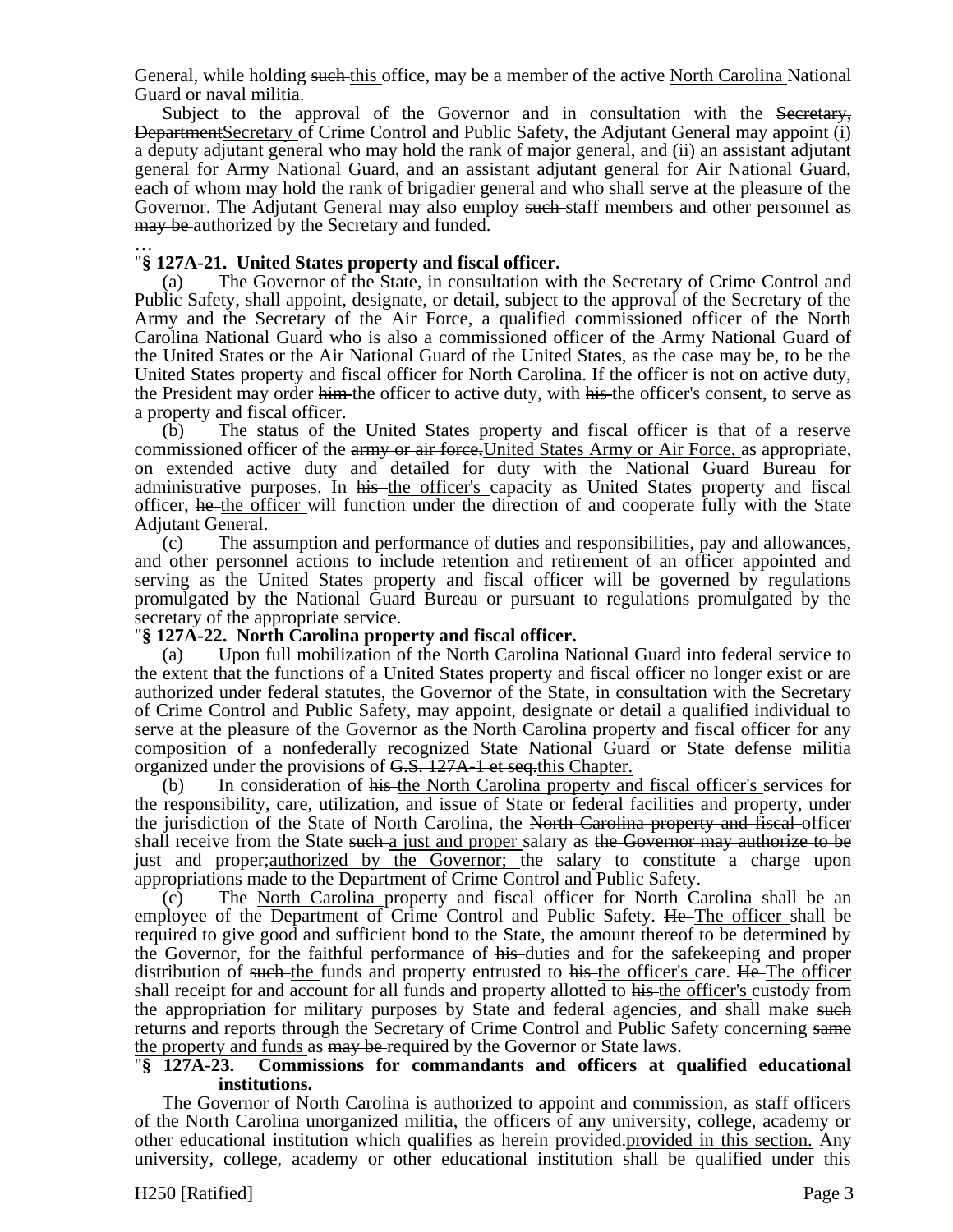section when such the institution has been regularly incorporated under and by virtue of the laws of North Carolina; the institution, as a part of its courses of study, regularly teaches military science and tactics; the Department of Defense at Washington, D.C., has detailed an officer of the armed forcesArmed Forces of the United States as professor or assistant professor of military science and tactics; the institution has been designated as qualified by the secretary of the appropriate service and has been made a unit of the Senior or Junior Reserve Officers' Training Corps, or the institution, not having a unit of the Reserve Officers' Training Corps, has been approved and authorized by the Secretary of Defense to participate in the National Defense Cadet Corps Training Program or other military training programs under Title 10, United States Code, sections 3540 and 4651.

Any qualified institution desiring the appointment of officers in the North Carolina unorganized militia shall make application to the Governor setting forth all requisite facts as to its qualifications, the names of the persons to be commissioned, the rank desired for each, and the person's position at the institution. The application shall be signed by the chancellor, president, superintendent or other presiding official, under the seal of the institution. Upon receipt of the application, the Governor may appoint and commission the officers of such a qualified institution as follows: the chancellor, president, superintendent or other presiding official, as colonel; the vice-president, principal or other officer second in authority, as major; the professors and members of the faculty, as captains. The persons so commissioned shall have no connection with the North Carolina National Guard or other military forces of the State, nor shall they exercise any military authority other than in the discharge of their duties at their respective institutions. The commissions issued under this section may be terminated at the will of the Governor.

#### "Article 3.

### "National Guard.

## "**§ 127A-29. National Guard.**

The North Carolina National Guard class of the four classes of the organized militia as established under G.S. 127A-2 is hereby designated the North Carolina National Guard.'North Carolina National Guard.' Those elements of the North Carolina National Guard which receive federal recognition by the United States government shall hold a dual status both as State troops and as a reserve component of the armed forcesArmed Forces of the United States. In its federal status, the North Carolina National Guard shall be subject to federal laws and regulations pertaining thereto. The Adjutant General shall insure compliance with such those federal laws and regulations and with all State laws and orders of the Governor not inconsistent with those federal laws and regulations them.

## "**§ 127A-30. Organization of National Guard units.**

Except as otherwise specifically provided by the laws of the United States, the organization of the North Carolina National Guard, including the composition of all units thereof-its units, shall be the same as that which is or may hereafter be prescribed for the regular army or air forceUnited States Army or Air Force subject in time of peace to such general exceptions as may be authorized by the Secretary of Defense.

## "**§ 127A-31. Location of units.**

The Governor shall determine and fix the location of the units and headquarters of the North Carolina National Guard within the State; but no organization of the North Carolina National Guard, members of which shall be entitled to and shall have received compensation under the provisions of the act of Congress approved June 3, 1916, as amended, shall be disbanded without the consent of the President, nor without such that consent shall the commissioned or enlisted strength of any such organization be reduced below the minimum that is now or shall be hereafter prescribed therefor by the President.

## "**§ 127A-32. Officers appointed and commissioned; oath of office.**

All officers of the North Carolina National Guard shall be appointed and commissioned by the Governor as follows, viz.:

- (1) Except as otherwise specifically provided by the laws of the United States, the qualifications for appointment as an officer in the North Carolina National Guard shall be the same as those prescribed for the regular establishment, subject to such general exceptions as may be authorized by the Secretary of Defense.
- (2) Candidates for such appointment shall make written application therefor on such forms as may be prescribed by the secretary of the appropriate service,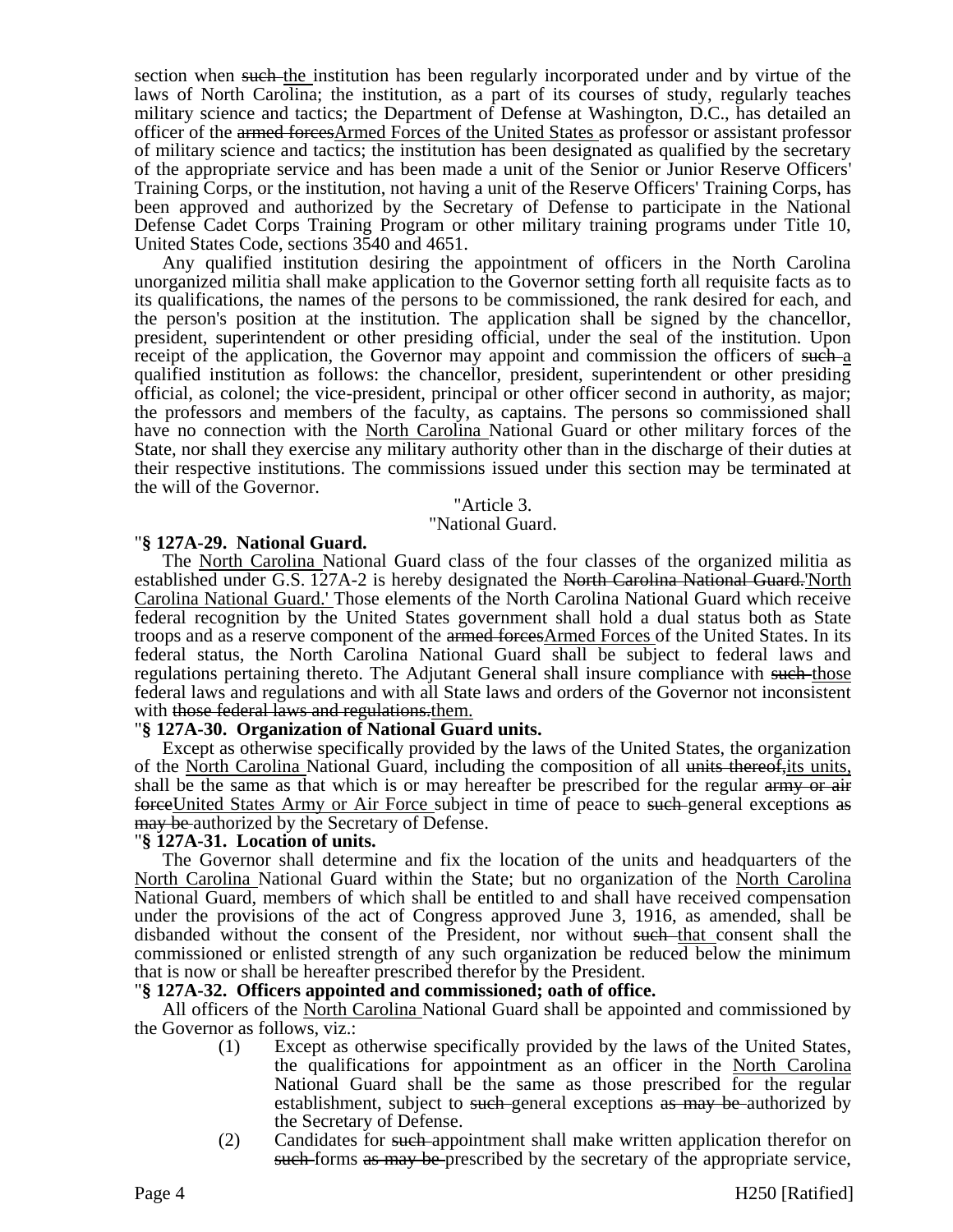to the Adjutant General, State of North Carolina, through command channels for comment by endorsements thereon.

- (3) No person shall hereafter be appointed an officer of the North Carolina National Guard unless he the person has established to the satisfaction of a board of officers his that person's physical, moral, and professional qualifications to perform the duties of the grade and position for which examined, subject to such general exceptions as may be authorized by the Secretary of Defense. The board shall consist of three or more commissioned officers of the appropriate service, appointed under such regulations as may be promulgated by the secretary of the appropriate service.
- (4) Candidates appointed as officers of the North Carolina National Guard shall take and subscribe to the following oath of office:

"I, (First Name – Middle Name – Last Name), do solemnly swear that I will support and defend the Constitution of the United States and the Constitution of the State of North Carolina against all enemies, foreign and domestic; that I will bear true faith and allegiance to the same; that I will obey orders of the President of the United States and of the Governor of the State of North Carolina; that I make this obligation freely, without any mental reservation or purpose of evasion, and that I will well and faithfully discharge the duties of the office of (Grade) (Branch) in the National Guard of the State of North Carolina upon which I am about to enter, so help me God."

### "**§ 127A-33. Promotion of officers by seniority and in accordance with regulations.**

The promotion of all officers shall be by seniority as far as the same is-practicable and to-in the best interest of the service within the organization, and in accordance with regulations promulgated by the secretary of the appropriate service.

#### … "**§ 127A-35. Elimination and disposition of officers; efficiency board; transfer to inactive status.**

(a) Whenever the efficiency or general fitness, including physical fitness, of a North Carolina National Guard officer is in question, the Adjutant General, State of North Carolina, may order him the officer to appear before an efficiency board to determine whether or not the appointment of the officer should be withdrawn. The efficiency board will be composed of not less than three commissioned officers, all senior in rank to the officer undergoing investigation. A member of the board serving in a legal or medical advisory capacity may be junior to any person, other than a judge advocate, law specialist, or medical officer being considered. The findings of an efficiency board are not final until reviewed and approved by the Secretary of the Department of Crime Control and Public Safety and the Governor of the State of North Carolina.

(b) Commissions of officers of the North Carolina National Guard may be vacated upon resignation, absence without leave for 30 days, pursuant to sentence of a court martial, or pursuant to regulations promulgated by the secretary of the appropriate service.

(c) Officers of the North Carolina National Guard may, upon their own request, be transferred to the inactive North Carolina National Guard, subject to such exceptions as may be authorized by the Adjutant General, State of North Carolina, or the Secretary of Defense.

#### … "**§ 127A-37. Enlistments in National Guard; oath of enlistment.**

(a) Enlistments in the North Carolina National Guard shall be for such the periods and subject to such the qualifications as prescribed by the secretary of the appropriate service.

(b) Enlisted men persons shall not be recognized as members of the North Carolina National Guard until they shall have subscribed to the following oath of enlistment:

"I do hereby acknowledge to have voluntarily enlisted this  $\qquad \text{day of} \qquad \qquad$ ,  $\qquad$ , in the (Army) (Air) National Guard of the State of North Carolina and as a Reserve of the (Army) (Air Force) with membership in the (Army National Guard of the United States) (Air National Guard of the United States) for a period of (Years – Months – Days) under the conditions prescribed by law, unless sooner discharged by proper authority.

"I, (First Name – Middle Name – Last Name), do solemnly swear (or affirm) that I will support and defend the Constitution of the United States and of the State of North Carolina against all enemies, foreign and domestic; that I will bear true faith and allegiance to them; and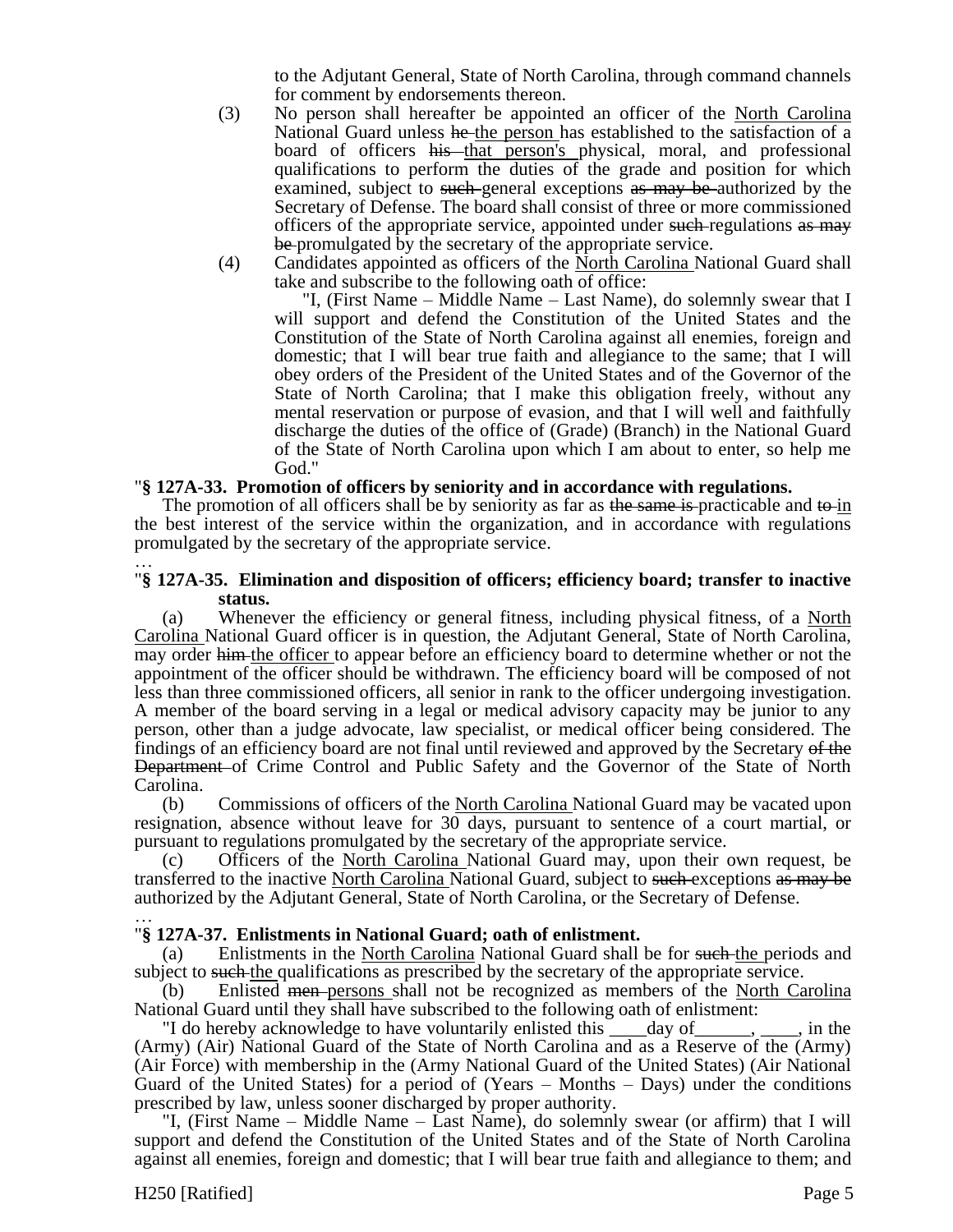that I will obey the orders of the President of the United States and the Governor of North Carolina and the orders of the officers appointed over me, according to law, regulations, and the Uniform Code of Military Justice, so help me God."

## "**§ 127A-38. Discharge of enlisted personnel.**

(a) Enlisted personnel discharged from service in the North Carolina National Guard shall receive a discharge in writing in such the form and with such the classification as that is or shall be prescribed under regulations promulgated by the appropriate service.

(b) Discharges may be given prior to the expiration of terms of enlistment under such regulations as may be prescribed by the Adjutant General, State of North Carolina, or pursuant to regulations promulgated by the secretary of the appropriate service.

## "**§ 127A-39. Membership continued in the National Guard.**

When called or ordered into federal service and discharged therefrom, members shall continue their membership in the North Carolina National Guard until the expiration of their enlistment or appointment, unless sooner terminated by proper authority.

## "**§ 127A-40. Pensions for the members of the North Carolina National Guard.**

(a) Every member and former member of the North Carolina National Guard who meets the requirements hereinafter set forthof this section shall receive, commencing at age 60, a pension of ninety-five dollars (\$95.00) per month for 20 years' creditable military service with an additional nine dollars fifty cents (\$9.50) per month for each additional year of such service; provided, however, that the total pension shall not exceed one hundred ninety dollars  $($190.00)$  per month. The requirements for such a pension are that each member shall:

- (1) Have served and qualified for at least 20 years' creditable military service, including National Guard, reserve and active duty, under the same requirement specified for entitlement to retired pay for nonregular service under Chapter 67, Title 10, United States Code.
- (2) Have at least 15 years of the aforementioned service as a member of the North Carolina National Guard.
- (3) Have received an honorable discharge from the North Carolina National Guard.

(b) Payment to a retired member of the North Carolina National Guard under the provisions of this section will cease at the death of the individual and no payment will be made to beneficiaries or to the decedent's estate, except that the legal representative of a retired member who dies shall be entitled to a full check for the month in which the death occurred.

(c) No individual receiving retired pay as a result of length of service, age or physical disability retirement from any of the regular components of the armed forcesArmed Forces of the United States will be eligible for benefits under this section.

(d) Nothing contained in this section shall preclude or in any way affect the benefits that an individual may be entitled to from State, federal or private retirement systems.

(e) Repealed by Session Laws 1989, c. 792, s. 2.3.

(f) The Secretary of Crime Control and Public Safety shall determine the eligibility of guard North Carolina National Guard members for the benefits herein provided in this section and shall certify those eligible to the State Treasurer. In addition, the Department of Crime Control and Public Safety shall, on and after July 1, 1983, provide the Department of State Treasurer with an annual census population, by age and the number of years of creditable service, for all former members of the North Carolina National Guard in receipt of a pension as well as for all active members of the North Carolina National Guard who are not in receipt of a pension and who have seven and more years of creditable service. The Department of Crime Control and Public Safety shall also provide the State Treasurer a census population of all former members of the North Carolina National Guard who are not in receipt of a pension and who have 15 and more years of creditable service. The Department of State Treasurer shall make pension payments to those persons certified from the North Carolina National Guard Pension Fund, which shall include general fund appropriations made to the Department of State Treasurer. The Department of State Treasurer shall have performed an annual actuarial valuation of the fund and shall have the financial responsibility for maintaining the fund on a generally accepted actuarial basis. The Department of Crime Control and Public Safety shall provide the Department of State Treasurer with whatever assistance is required by the State Treasurer in carrying out his the State Treasurer's financial responsibilities.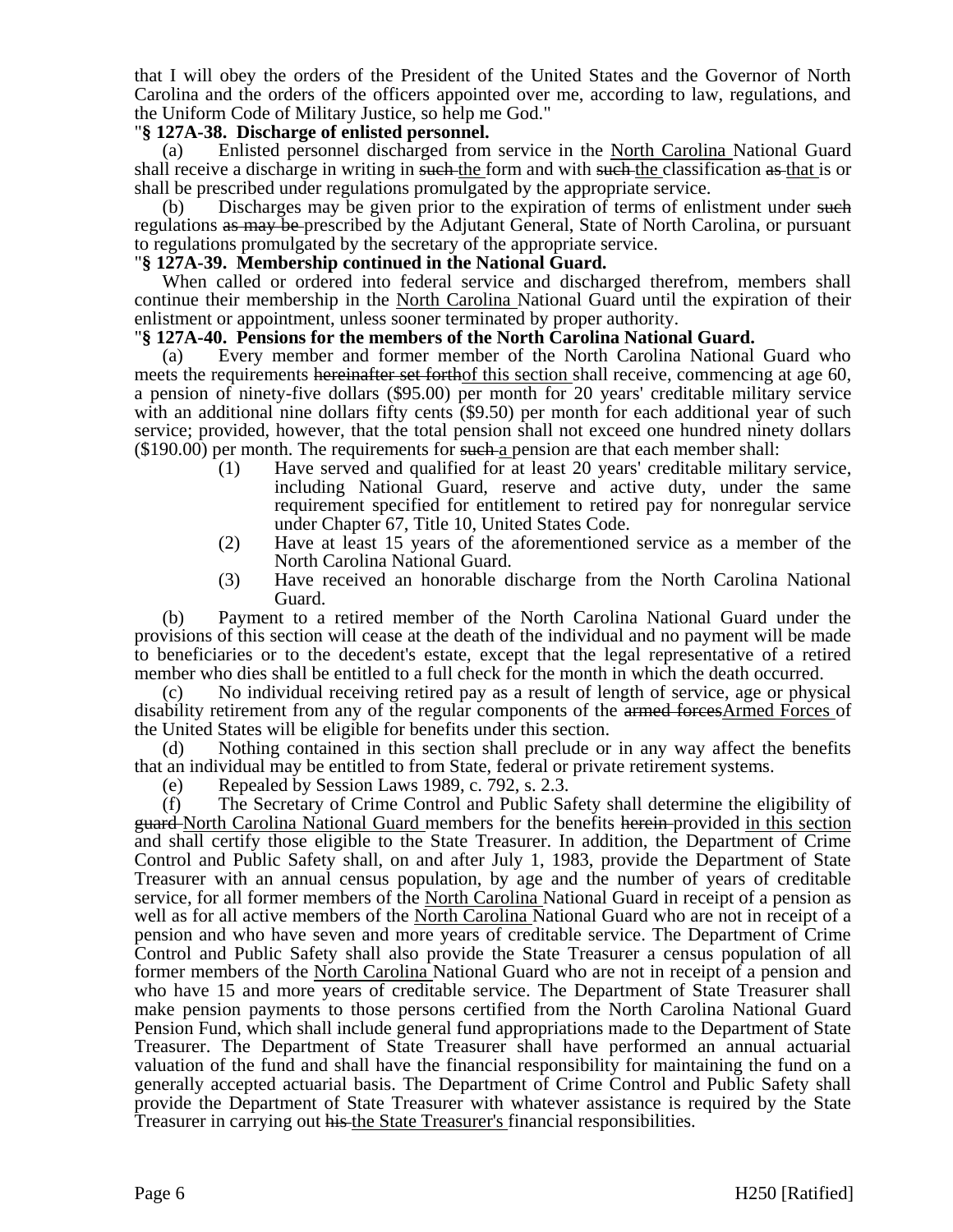(g) The provisions of this section shall apply to any member or former member of the North Carolina National Guard who is qualified for the above retirements with eligibility of such person commencing at age 60 or July 1, 1974, whichever is the later date.

(h) If, for any reason, the North Carolina National Guard Pension Fund shall be insufficient to pay in full any pension benefits, or other charges, then all benefits or payments shall be reduced pro rata, for as long as the deficiency in amount exists. No claim shall accrue with respect to any amount by which a pension or benefit payment shall have been reduced.

(h1) Any member or former member of the North Carolina National Guard who is qualified for benefits under this section and who is a member of a domiciled employees' or retirees' association that has at least 2,000 members, the majority of whom are active or retired employees of the State or public school employees, may authorize, in writing, the periodic deduction from the member's retirement benefits a designated lump sum to be paid to the employees' or retirees' association. The authorization shall remain in effect until revoked by the member. A plan of deductions pursuant to this subsection shall become void if the employees' or retirees' association engages in collective bargaining with the State, any political subdivision of the State, or any local school administrative unit.

(i) Pensions for members of the North Carolina National Guard shall be subject to future legislative change or revision.

### "**§ 127A-41. Uniforms, arms and equipment.**

The North Carolina National Guard shall, as far as practicable, be uniformed, armed armed, and equipped with the same type of uniforms, arms and equipment as is or shall be provided for the appropriate regular service.

## "**§ 127A-41.1. Stay of legal and court proceedings because of State military service.**

At any stage of any legal proceeding in any court in which a person called into service of the State by the Governor is involved, either as plaintiff or defendant, during the period of service or within 60 days after the conclusion of the period of active service, all actions and proceedings:

- (1) May be stayed by the court on its own motion; or
- (2) Shall be stayed on application by the member or by a person acting on behalf of the member, unless, in the opinion of the court, the ability of the plaintiff to prosecute the action or the defendant to conduct his a defense is not materially affected by reason of the military service.

### … "**§ 127A-42. Distinguished Service Medal by Governor of North Carolina.**

There is hereby created the North Carolina Distinguished Service Medal which shall be of appropriate design, and a ribbon, together with a rosette or other device to be worn in lieu thereof. This medal and appurtenances thereto shall be of a design approved by the Governor. Upon the recommendation of the Secretary of Crime Control and Public Safety and a board consisting of the Adjutant General and all other general officers and officers assigned to authorized general-officer-grade vacancies, vacancies of the North Carolina National Guard, the Governor is authorized to present such the medal to any member or former member of the armed forcesArmed Forces of the United States discharged under honorable conditions, who has distinguished himself or herself by exceptionally meritorious conduct in the performance of outstanding service to the North Carolina National Guard. The Governor, on his the Governor's own authority, may award such the medal to the Secretary of Crime Control and Public Safety, the Adjutant General, or any other active or inactive general officer or flag officer of the armed forces,Armed Forces of the United States who has distinguished himself or herself by especially meritorious conduct in the performance of his or her duties.

#### "**§ 127A-43. North Carolina National Guard Meritorious Service Medal.**

There is hereby created the North Carolina National Guard Meritorious Service Medal which shall be of appropriate design, and a ribbon, together with a rosette or other device to be worn in lieu thereof. This medal and appurtenances thereto shall be of a design approved by the Governor or his designated representative. the Governor's designee. The Governor or his designated representativethe Governor's designee is authorized to award this medal upon the recommendation of the Secretary of Crime Control and Public Safety in consultation with the Adjutant General and a board of officers appointed by the Adjutant General. Any member or former member of the armed forcesArmed Forces of the United States discharged under honorable conditions, who has distinguished himself or herself by heroism, meritorious achievement, or meritorious service to the North Carolina National Guard, is eligible for this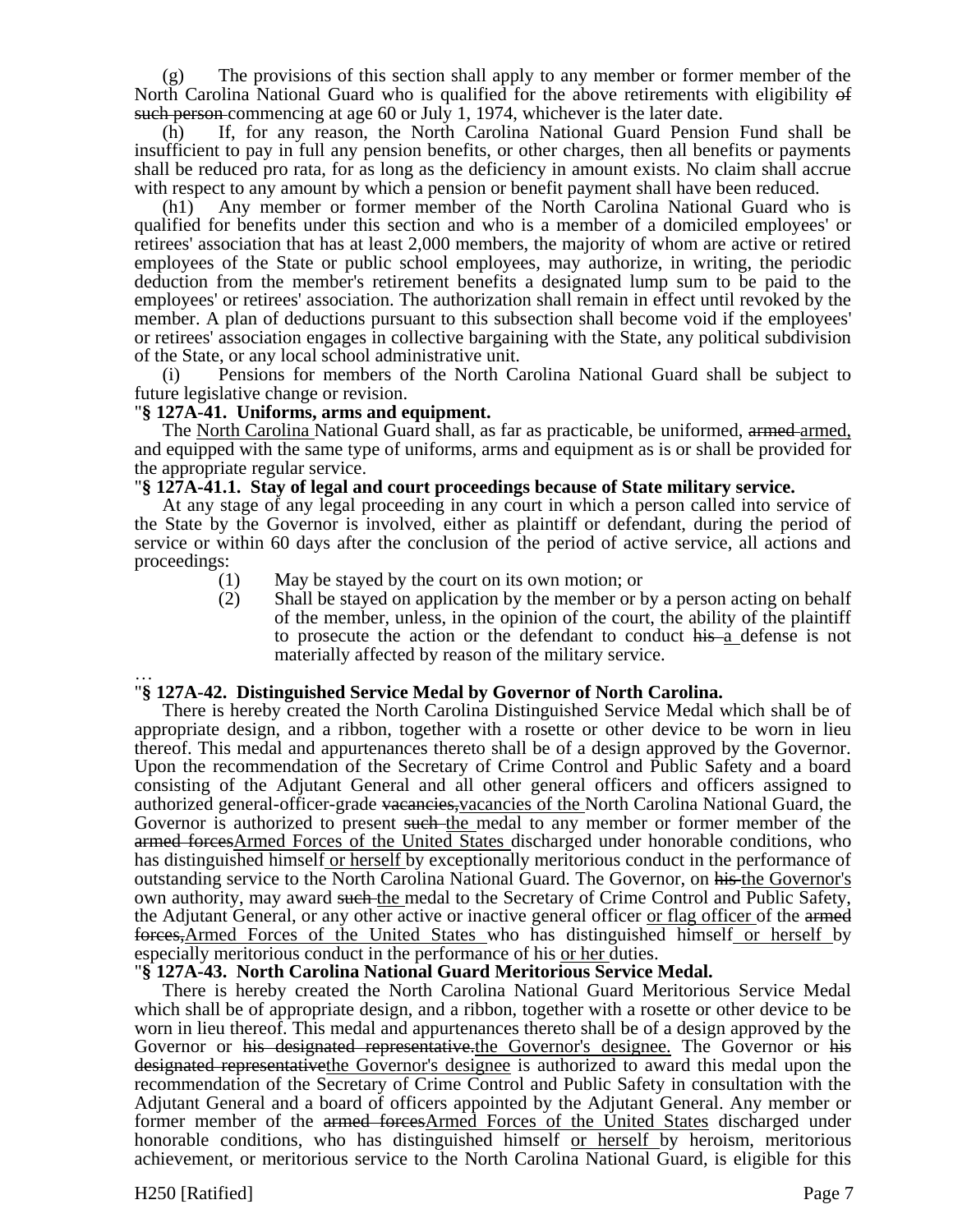award. The Governor, on his the Governor's own authority, may award such the medal to the Secretary of Crime Control and Public Safety, the Adjutant General or any other active or inactive general officer or flag officer of the armed forcesArmed Forces of the United States who has distinguished himself or herself by heroism, meritorious achievement, or meritorious service to the North Carolina National Guard. The required heroism, achievement, or service, while of a lesser degree than that required for awarding of the North Carolina Distinguished Service Medal, must nevertheless be accomplished with distinction.

## "**§ 127A-44. North Carolina National Guard Commendation Medal.**

There is hereby created the North Carolina National Guard Commendation Medal which shall be of appropriate design, and a ribbon, together with a rosette or other device to be worn in lieu thereof. This medal and appurtenances thereto shall be of a design approved by the Governor or his designated representative.the Governor's designee. The Adjutant General of North Carolina or his designated representative, the Adjutant General's designee, who shall not be below the rank of colonel (O-6), may award this medal. Any member or former member of the armed forcesArmed Forces of the United States discharged under honorable conditions, who distinguishes himself or herself by his example or the performance of a specific act in behalf of the North Carolina National Guard, is eligible for this award.

### "**§ 127A-44.1. North Carolina National Guard Achievement Medal.**

There is hereby created the North Carolina National Guard Achievement Medal which shall be of appropriate design, and a ribbon, together with a rosette or other device to be worn in lieu thereof. This medal and appurtenances thereto shall be of a design approved by the Governor or his designated representative.the Governor's designee. The Adjutant General of North Carolina or his designated representative,the Adjutant General's designee, who shall not be below the rank of lieutenant colonel (O-5), may award this medal. Any member or former member of the armed forcesArmed Forces of the United States discharged under honorable conditions, who distinguishes himself or herself by his example or the performance of a specific act in behalf of the North Carolina National Guard, is eligible for this award.

### "**§ 127A-45. North Carolina National Guard State Active Duty Award.**

There is hereby created the North Carolina National Guard State Active Duty Award which shall be a ribbon of appropriate design. This ribbon and appurtenances thereto shall be of a design approved by the Governor or his designated representative. the Governor's designee. The Adjutant General of North Carolina may present this ribbon to members of the North Carolina National Guard who, by order of the Governor, satisfactorily serve a tour of State active duty. To be worthy of this award, the nature of the tour of State active duty must have been a distinct and notable service to the State or to a community, as determined by the Adjutant General of North Carolina. On or after July 1, 1991, this award may also be presented to active guard personnel and reserve personnel who satisfactorily participate in tours of State active duty.

#### "**§ 127A-45.1. North Carolina National Guard Governor's Unit Citation.**

There is hereby created the North Carolina National Guard Governor's Unit Citation which shall be a streamer, a unit emblem, and a certificate, all of appropriate design as approved by the Governor or his designated representative.the Governor's designee. The Governor or his designated representative the Governor's designee is authorized to present such the unit citation, upon recommendation of the Adjutant General, subject to the approval of the Secretary, to any unit of North Carolina National Guard distinguishing itself by extraordinary heroism or meritorious service while in a State active duty status. The unit must display such gallantry, determination, and esprit de corps in accomplishing its mission under conditions which set it apart and above other units.

#### "**§ 127A-45.2. North Carolina National Guard Meritorious Unit Citation.**

There is hereby created the North Carolina National Guard Meritorious Unit Citation which shall be a streamer, a unit emblem, and a certificate, all of appropriate design as approved by the Governor or his designated representative. the Governor's designee. The Adjutant General is authorized to present such this citation to any unit of the North Carolina National Guard distinguishing itself through heroism or meritorious service to the State of North Carolina. The required heroism or meritorious service, while of a lesser degree than that required for the award of the North Carolina National Guard Governor's Unit Citation, must nevertheless have been accomplished with distinction.

#### "**§ 127A-45.2A. North Carolina National Guard Outstanding Unit Award.**

There is hereby created the North Carolina National Guard Outstanding Unit Award which shall be a streamer, a unit emblem, and a certificate, all of appropriate design as approved by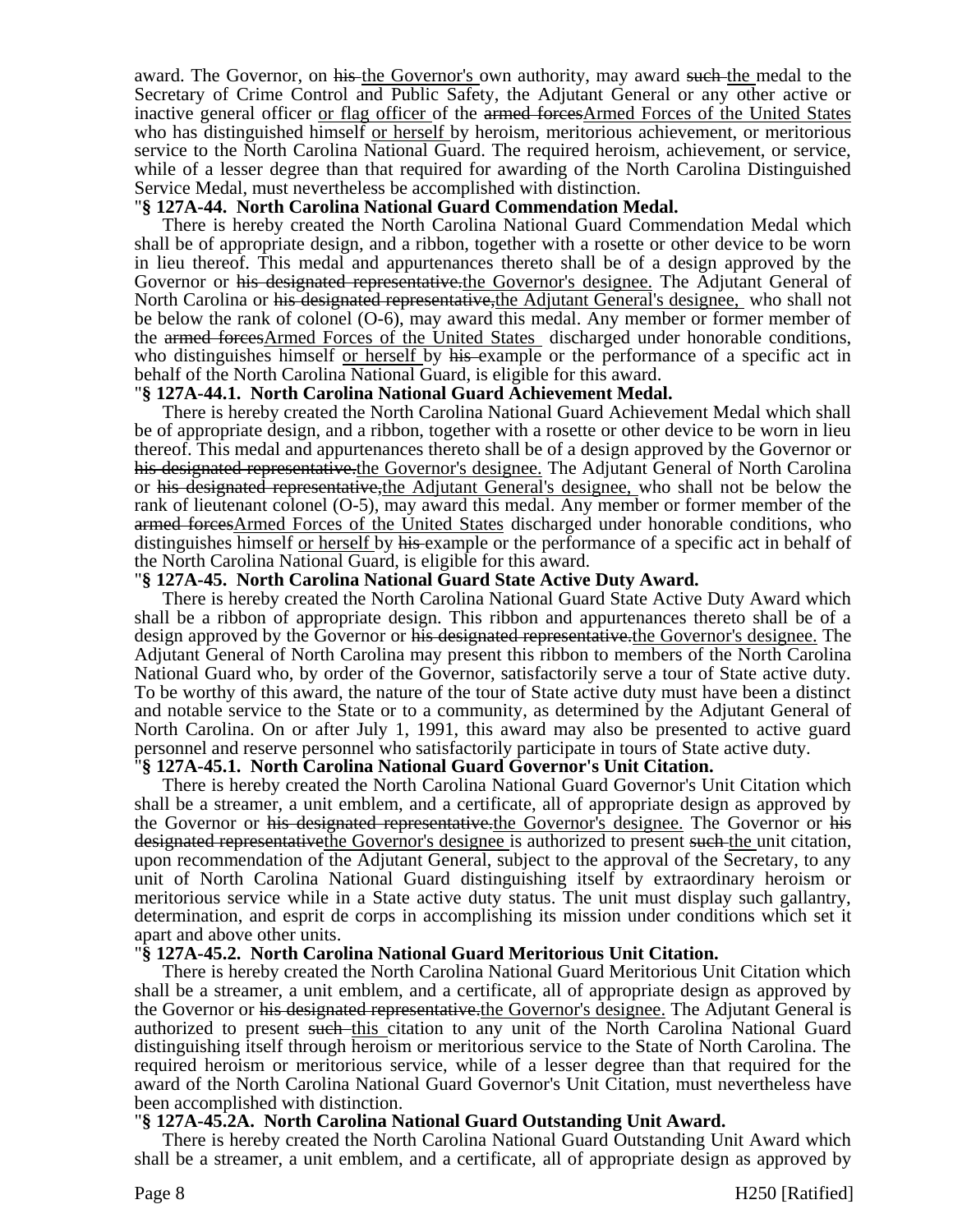the Governor or his designated representative.the Governor's designee. The Adjutant General may present this citation to any unit of the North Carolina National Guard distinguishing itself through meritorious achievement or service to the State of North Carolina. The required meritorious service, while of a lesser degree than that required for the award of the North Carolina National Guard Meritorious Unit Citation, must nevertheless have been accomplished with distinction.

### "**§ 127A-45.3. North Carolina National Guard Distinguished Civilian Service Medal.**

There is hereby created the North Carolina National Guard Distinguished Civilian Service Medal which shall be of appropriate design, rosette or other device to be worn in lieu thereof, and citation certificate, of a design approved by the Governor or his designated representative.the Governor's designee. The Governor or his designated representativethe Governor's designee is authorized to award this medal upon the recommendation of the Adjutant General of North Carolina and a board of officers and noncommissioned officers appointed by the Adjutant General, to United States citizens and governmental officials at the policy development level who render distinguished service to the North Carolina National Guard.

## "**§ 127A-45.4. North Carolina National Guard Outstanding Civilian Service Medal.**

There is hereby created the North Carolina National Guard Outstanding Civilian Service Medal which shall be of appropriate design, rosette or other device to be worn in lieu thereof, and citation certificate, of a design approved by the Governor or his designated representative.the Governor's designee. The Adjutant General of North Carolina is authorized to award this medal upon the recommendation of a board of officers and noncommissioned officers, appointed by the Adjutant General, to United States citizens and governmental officials who render outstanding service to the North Carolina National Guard.

## "**§ 127A-45.5. North Carolina National Guard Meritorious Civilian Service Award.**

There is hereby created the North Carolina National Guard Meritorious Civilian Service Award which shall consist of a certificate of a design approved by the Governor or his designated representative.the Governor's designee. The Adjutant General of North Carolina or a designated representative, the Adjutant General's designee, who shall not be below the grade of general officer, is authorized to confer this award. This award may be granted to individuals, organizations, corporations, associations and other groups, making a substantial contribution to the North Carolina National Guard.

#### "**§ 127A-45.5A. Other awards.**

The Adjutant General may, from time to time, create such other awards and medals to recognize meritorious service or outstanding achievement. The creation of such the awards and medals shall be approved by the Governor. The Governor or his the Governor's designee shall approve the design of such-the awards and medals.

#### "**§ 127A-46. Authority to wear medals, ribbons and other awards.**

The Adjutant General may prescribe those medals, ribbons and other awards and decorations which that may be worn by members of the militia, not inconsistent with regulations of the respective armed servicesArmed Forces of the United States.

## "**§ 127A-47. Courts-martial for National Guard.**

Courts-martial for organizations-military personnel of the North Carolina National Guard not in the service of the United States shall be of three kinds, namely, general courts-martial, special courts-martial, and summary courts-martial. They shall be constituted, have cognizance of the same subjects, and possess like powers as similar courts provided for by the Uniform Code of Military Justice and Manual for Courts-Martial, United States. The proceedings of courts-martial of the North Carolina National Guard shall follow the forms and modes of procedure prescribed for such similar courts.

## "**§ 127A-48. General courts-martial.**

General courts-martial for military personnel of the North Carolina National Guard not in the service of the United States may be convened by orders of the Governor of the State or of the Adjutant General, and such these courts shall have the power to impose punishments in like manner and to the extent prescribed by the Uniform Code of Military Justice and Manual for Courts-Martial, United States, as shall be in use by the armed forcesArmed Forces of the United States at the time of the offense, except that (i) no court shall have the authority to impose confinement as part of the sentence unless the court consisted of a military judge and not less than five members, except that a defendant who requests a military judge alone may be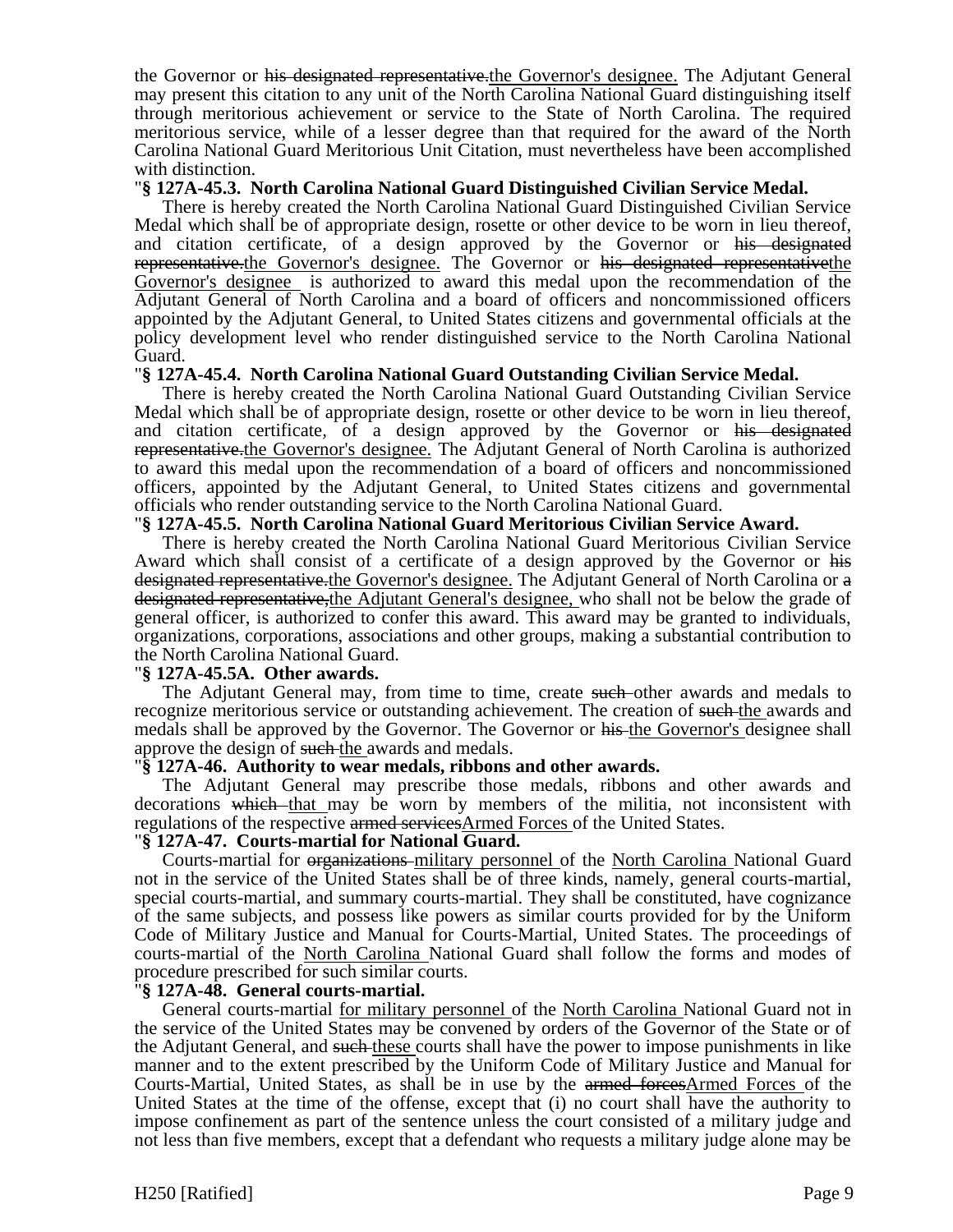sentenced to confinement, and (ii) no court shall have the authority to impose confinement in excess of one year and one day as part of a sentence.

## "**§ 127A-49. Special courts-martial; appointments, power and authority.**

In the North Carolina National Guard, not in the service of the United States, special courts-martial may be appointed by any of the following:

- (1) The commander of a brigade, regiment, comparable or higher command of the North Carolina Army National Guard, provided that such the commander is a general officer.
- (2) The commander of a wing, group, separate squadron, comparable or higher command of the North Carolina Air National Guard, provided that such the commander is a general officer.
- (3) The commander or officer in charge of any North Carolina National Guard command when empowered by the Governor or the Adjutant General of North Carolina, provided that such the commander or officer is a general officer.

Except as to commissioned officers, such special courts-martial shall have the power and authority to try any person subject to military law for any crimes or offenses within the jurisdiction of a general military court. Such Special courts-martial shall have the power to impose punishments in like manner and to the extent prescribed by the Uniform Code of Military Justice and Manual for Courts-Martial, United States, as shall be in use by the armed forcesArmed Forces of the United States at the time of the offense, except that (i) no court shall have the authority to impose confinement as part of the sentence unless the court consisted of a military judge and not less than three members except that a defendant who requests a military judge alone may be sentenced to confinement, and (ii) no court shall have the authority to impose confinement in excess of six months as part of a sentence.

## "**§ 127A-50. Summary courts-martial.**

In the North Carolina National Guard, not in the service of the United States, summary courts-martial may be appointed by any of the following:

- (1) Any person who may convene a general or special court-martial.
- (2) The commander of a battalion, comparable or higher command of the North Carolina Army National Guard, provided that such the commander is an officer of the grade of major or above.
- (3) The commander of a detached squadron, comparable or higher command of the North Carolina Air National Guard, provided that such the commander is an officer of the grade of major or above.

Such The court shall consist of one officer who shall have the power to administer oaths and try enlisted personnel of each respective command for breaches of discipline and violations of laws governing such those organizations. Such These courts shall also have the power to impose punishments in like manner and to the extent prescribed by the Uniform Code of Military Justice and Manual for Courts-Martial, United States, as shall be in use by the armed forcesArmed Forces of the United States at the time of the offense, except that no court shall have the authority to impose confinement as part of a sentence. There shall be no right to demand trial by court-martial.

## "**§ 127A-50.1. Military judges.**

The Adjutant General shall appoint military judges to preside over courts-martial of the North Carolina National Guard not in federal service. Minimum requirements for appointment as a military judge are:

- (1) Certification as a military judge by the Judge Advocate General of the United States Army, Air Force, Navy, Marines, or Coast Guard.
- (2) Designation as a judge advocate by  $\overline{H}$  be the Judge Advocate General of the United States Army, Navy, Air Force, Marines, or Coast Guard.
- (3) Membership in the North Carolina National Guard, the National Guard of another state, or the active or reserve components of any of the military services.the Armed Forces of the United States.

# "**§ 127A-51. Nonjudicial punishment.**

Any commander of the North Carolina National Guard, not in the service of the United States, may, in addition to or in lieu of admonition or reprimand, impose nonjudicial punishment in like manner and to the extent prescribed by Article 15 of the Uniform Code of Military Justice and Manual for Courts-Martial, United States, as shall be currently in use by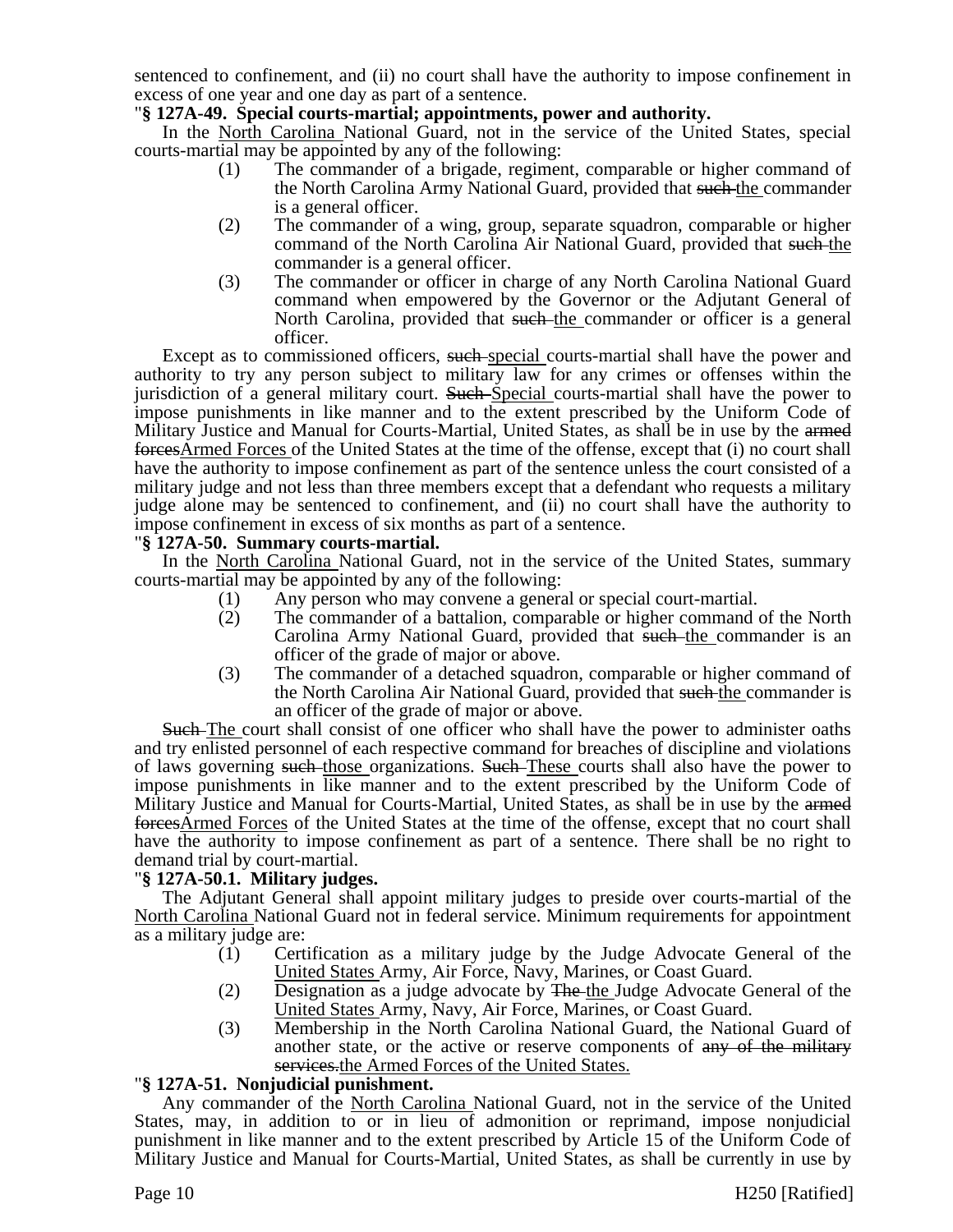the armed forcesArmed Forces of the United States except that there shall be no right to demand trial by court-martial.

## "**§ 127A-52. Jurisdiction of courts-martial.**

The jurisdiction of courts-martial of the North Carolina National Guard, not in the service of the United States, shall be as prescribed by the Manual for Courts-Martial, United States, as shall be currently in use by the armed forcesArmed Forces of the United States. Such courts-martial shall have jurisdiction to try accused persons for offenses committed while serving without the State and while going to and returning from such service without the State in like manner and to the same extent as while serving within the State.

### "**§ 127A-53. Manual for Courts-Martial.**

Trials and proceedings by all courts and boards shall be in accordance with the Manual for Courts-Martial, United States, as shall be currently in use by the armed forcesArmed Forces of the United States, except as modified by this Chapter.

#### … "**§ 127A-55. Forms for courts-martial procedure.**

In the North Carolina National Guard, not in the service of the United States, forms for courts-martial procedure shall be substantially as those set forth in the Appendices, Manual for Courts-Martial, United States, as shall be currently in use by the armed forcesArmed Forces of the United States, with any modifications required by this Chapter.

### "**§ 127A-56. Powers of courts-martial.**

In the North Carolina National Guard, not in the service of the United States, presidents of courts-martial and summary court officers shall have power to issue warrants to arrest an accused person and to bring the person before a court for trial whenever such the person has disobeyed an order in writing from the convening authority to appear before such the court, a copy of the charge or charges having been delivered to the accused with such the order, and to issue subpoenas and subpoenas duces tecum, and to enforce by attachment attendance of witnesses and the production of books, papers, records and other articles subject to a subpoena duces tecum, and to sentence for a refusal to be sworn or to answer as provided in actions before civil courts. The presiding officer shall also have power to punish for contempt occurring in the presence of the court.

#### "**§ 127A-57. Execution of processes and sentences.**

All warrants and other processes authorized by this Chapter and sentences of any of the military courts of this State shall be executed by any sheriff, deputy sheriff, or State or local law enforcement officer into whose hands the same they may be placed for service or execution, and such the officer shall make return thereof to the officer issuing or imposing the same. Such The service or execution of process or sentence shall be made by such the officer without tender or advancement of fee therefor; but all costs in such these cases shall be paid from funds appropriated to the Department of Crime Control and Public Safety.

#### … "**§ 127A-59. Sentences.**

When any sentence to fine or imprisonment shall be is imposed by any military court of this State, it shall be the duty of the military judge, president of said-the court, or summary court officer, upon the approval of the court's findings and sentence of such court,sentence, to make out and sign a certificate entitling the case, giving the name of the accused, the date and place of trial, the date of approval of sentence, and the terms of the sentence. The trial counsel shall deliver such the certificate to the Clerk of the Superior Court of Wake County, and it shall thereupon be the duty of the clerk to take such the actions as are necessary to carry said-the sentence into execution in the same manner as prescribed by law for the collection of fines, or commitment to service of terms of imprisonment, in criminal cases determined in the courts of this State. The Administrative Office of the Courts shall ensure that the State's criminal history records include pertinent information relating to a court-martial under this Chapter in a like manner as a comparable offense under the State's criminal laws would be recorded.

#### "**§ 127A-60. Approval of sentence.**

No sentence imposed by a special or general court-martial of the North Carolina National Guard, not in the service of the United States, shall be executed until approved by the Governor. Any officer convicted by a general court-martial and dismissed from the service shall be forever disqualified from holding a commission in the militia.

### … "**§ 127A-62. Appeals; discretionary review.**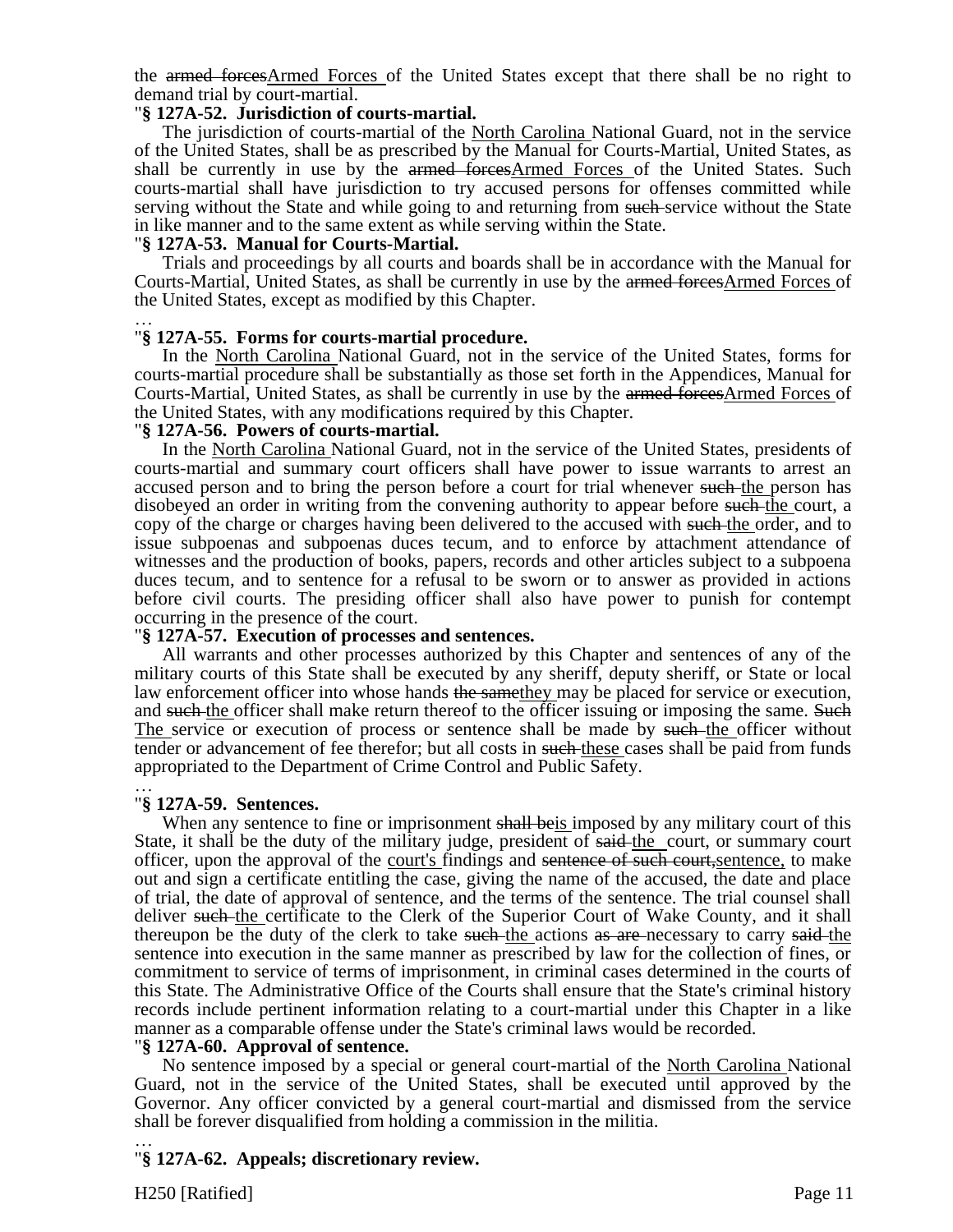(a) Jurisdiction. – Court-martial judgments which include a sentence to confinement shall have a right of appeal to the Wake County Superior Court. The provisions of G.S. 15A-1451 shall apply to appeals under this section.

(b) Filing and Service. – An appeal under this section must be made in writing and filed with the Clerk of Superior Court of Wake County within 10 days after the approval of the sentence by the Governor. A copy of the petition shall be filed with the military court and the military trial counsel of record. For the purposes of a filing fee, the appeal shall be treated as an administrative appeal to the Superior Court.

(c) Assertion of Errors. – All errors, including, but not limited to, the following, must be asserted or shall be deemed waived:

- (1) Any error of law, including the following:
	- a. The court erroneously failed to dismiss the charge prior to the court-martial.
	- b. The court's ruling was contrary to law with regard to motions made before or during the trial or with regard to the admission or exclusion of evidence.
	- c. The evidence, at the close of all the evidence, was insufficient to justify submission of the case to the court-martial panel, whether or not a motion so asserting was made before verdict.
	- d. The court erroneously instructed the court-martial panel.
- (2) The verdict is contrary to the weight of the evidence.
- (3) For any other cause, the defendant did not receive a fair and impartial trial.

(d) Appointment of Superior Court Judge. – The appeal shall be heard by a judge assigned by the Chief Justice of the North Carolina Supreme Court, to be heard at such a session of the Wake County Superior Court as the Chief Justice shall direct.designated by the Chief Justice.

(e) Applicable Law. – The presiding judge, in determining whether there were errors, shall apply the law as provided for trial by courts-martial under this Article.

(f) Setting Aside of Findings or Sentence. – The findings or sentence, or both, may be modified or set aside, in whole or in part, by the court on the ground of newly discovered evidence, fraud on the court, lack of jurisdiction over the accused or the offense, or error prejudicial to the substantial rights of the accused.

(g) Hearings and Rehearings. – The court may remand the matter to the court-martial for such evidentiary hearings or other proceedings, to be conducted by a military judge alone, as that it deems necessary prior to the court's final disposition of the case. If the court sets aside the findings or sentence, the court may, except when the setting aside is based on lack of sufficient evidence in the record to support the findings, order a rehearing. If the court sets aside the findings and sentence and does not order a rehearing, the court shall dismiss the charges. If the court orders a rehearing, but the convening authority finds a rehearing impractical, the convening authority shall dismiss the charges.

(h) Counsel. –

- (1) The Staff Judge Advocate of the North Carolina National Guard shall:
	- a. Designate a judge advocate who is qualified and certified under Article 27(b) of the Uniform Code of Military Justice, and who is a member of the North Carolina Bar, to represent the defendant.
	- b. Designate a judge advocate who is qualified and certified under Article 27(b) of the Uniform Code of Military Justice, and who is a member of the North Carolina Bar, to represent the State.
- (2) The counsel designated to represent the defendant under sub-subdivision a. of subdivision (1) of this subsection shall not be the counsel who represented the defendant at the court-martial.
- (3) Where a defendant alleges ineffective assistance of prior counsel as a ground for relief, the defendant shall be deemed to waive the attorney-client privilege with respect to both oral and written communications between such counsel and the defendant and the prior counsel to the extent the defendant's prior counsel reasonably believes such the communications are necessary to defend against the allegations of ineffectiveness. This waiver of the attorney-client privilege shall be automatic upon the filing of the pleadings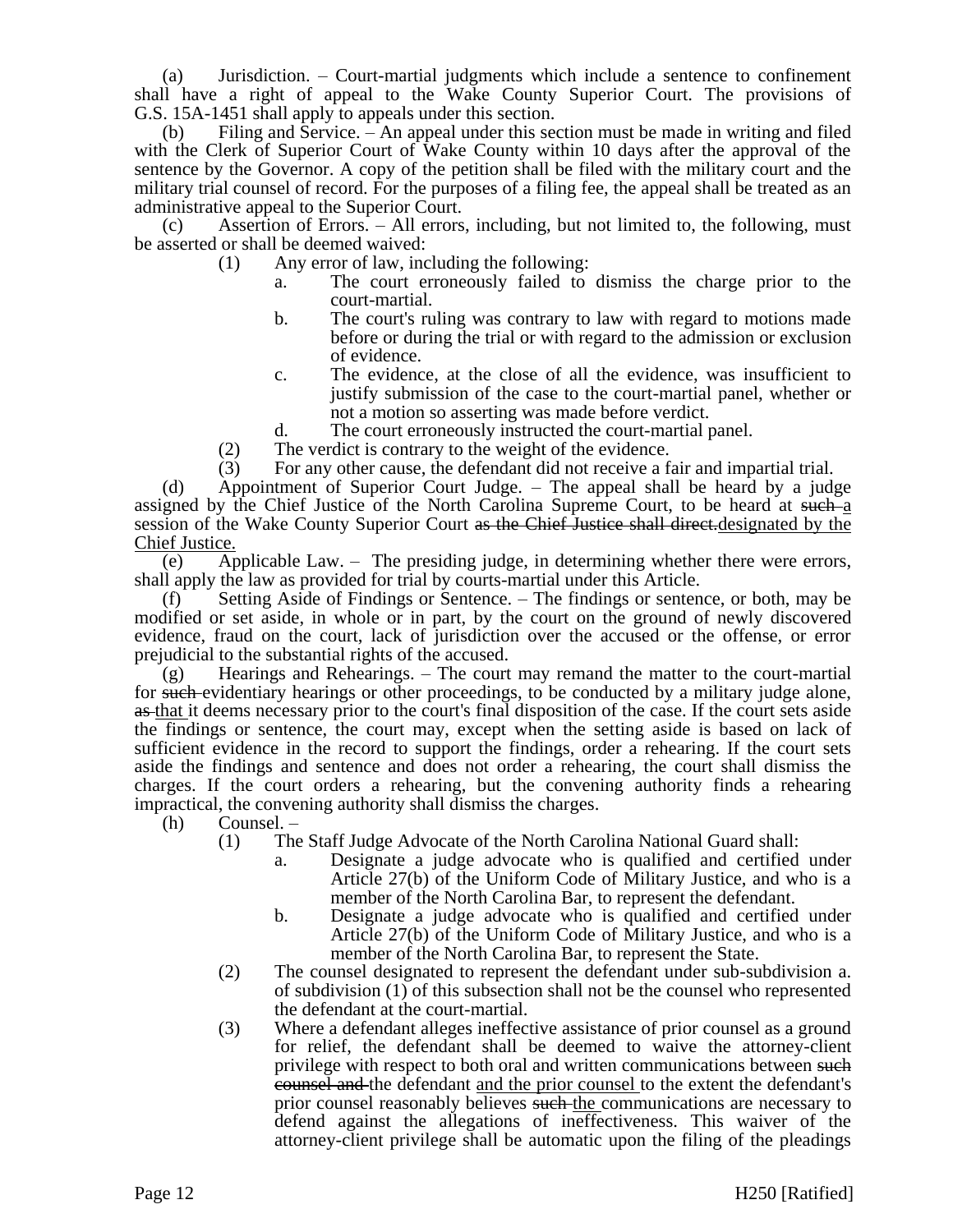alleging ineffective assistance of prior counsel, and the Wake County Superior Court need not enter an order waiving the privilege.

(4) The Adjutant General, upon the recommendation of the Staff Judge Advocate, shall place the designated judge advocates described in this subsection onto State active duty for such the periods of time as necessary for either counsel to provide adequate representation to the respective parties, if regularly scheduled unit training periods are insufficient. The Staff Judge Advocate shall verify to the Adjutant General whether any such additional periods of time are necessary.

(i) Discretionary Review. – Review of decisions by the Wake County Superior Court shall be pursuant to G.S. 7A-31.1.

(j) The rules for practice and procedure for review of courts-martial by the Wake County Superior Court shall be consistent with those prescribed for review of administrative appeals by the Superior Court, except as modified by this section.

"Article 4.

"Naval Militia.

### "**§ 127A-67. Organization and equipment.**

The organization of the naval militia shall be units of convenient size, in each of which the number and rank of officers and the distribution of the total enlisted strength among the several ratings of petty officers and other enlisted personnel shall be such as are prescribed by the Secretary of the Navy, who may also prescribe the number of officers and the number of petty officers and other enlisted personnel required for the organization of such the units into larger bodies for administrative and other purposes, and the arms and equipment of the naval militia shall be those which are now or may hereafter be prescribed by the Secretary of the Navy.

### "**§ 127A-68. Officers appointed to naval militia.**

Officers of the United States navy and marine corpsNavy and Marine Corps may, with the approval of the Secretary of the Navy, be appointed by the Governor and commissioned as officers of the naval militia.

### … "**§ 127A-70 Discipline in naval militia.**

The naval militia shall be subject to the system of discipline prescribed for the United States navy and marine corps,Navy and Marine Corps, and the commanding officer of a naval militia battalion or brigade, unit or a naval militia officer in command of naval militia forces on shore or on any vessel of the navy-United States Navy loaned to the State, or on any vessel on which such forces are training, whether within or without the State, or wherever, either within or without the State, naval militia forces of the State shall be assembled pursuant to orders, shall have power without trial by courts-martial to impose upon members of the naval militia the punishments which the commanding officer of a vessel of the navy-United States Navy is authorized by law to impose.

## "**§ 127A-71. Disbursing and accounting officer.**

The Governor shall appoint a disbursing officer, approved by and of such-a rank as may be prescribed by the Secretary of the Navy, to perform such the duties as the Secretary of the Navy may prescribe. The Governor shall also appoint the above described disbursing officer, or such otheranother officer of the pay corpsappropriate finance office of the naval militia as hethat the Governor may elect, as accounting officer for each battalion unit thereof, or at his the Governor's option for each larger unit or combination of units of the same, units, who shall be responsible for the proper accounting for all public property issued to and for the use of such battalion the unit or larger unit or combination of units.

#### "**§ 127A-72. Rendition of accounts.**

Accounting officers shall render accounts as prescribed by the Governor or by the Secretary of the Navy, and shall be required to give good and sufficient bond to the State and to the United States, in such the sums as that the Governor or the Secretary of the Navy may direct, directs, and conditioned upon the faithful accounting for all public property and for the safekeeping of such the part thereof as may be in the personal custody of such the officer. Accounting officers may issue any or all such property to other officers or enlisted personnel of the naval militia under such rules and regulations as may be prescribed.applicable rules and regulations.

### … "**§ 127A-74. Courts-martial for naval militia.**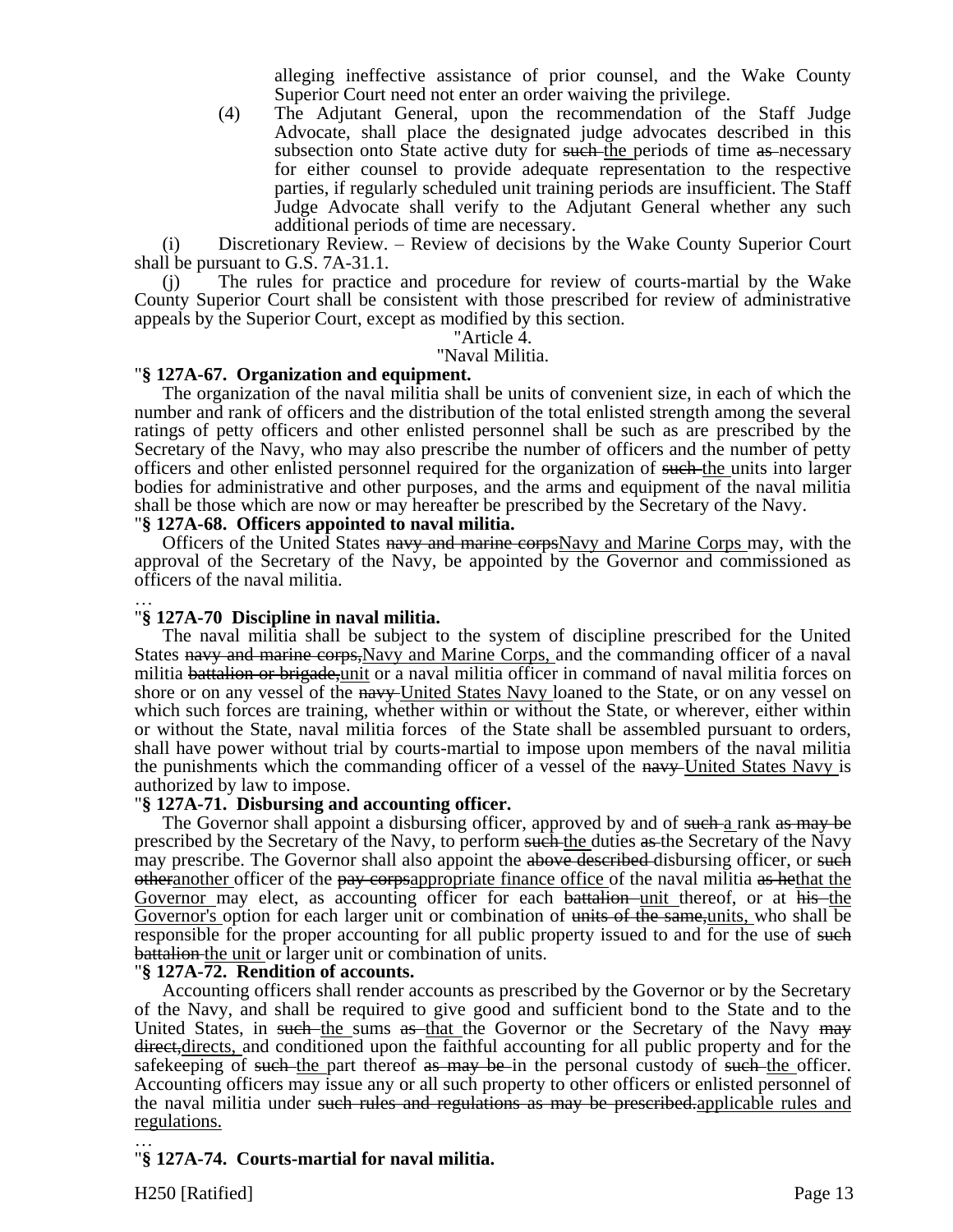Courts-martial for the naval militia, not in the service of the United States, shall be organized, have the same powers, functions and authorities, and follow the same procedures as courts-martial for the North Carolina National Guard as set forth in G.S. 127A-47 through 127A-61.127A-62.

### "Article 5.

#### "State Defense Militia.

## "**§ 127A-80. Authority to organize and maintain State defense militia of North Carolina.North Carolina State Defense Militia.**

(a) The Governor is authorized to organize such any part of the unorganized militia as a State force for discipline and training, into companies, battalions, regiments, brigades or similar organizations, as may be deemed necessary for the defense of the State; to maintain, uniform and equip such this military force within the appropriations available; to exercise discipline in the same manner as is now or may hereafter be provided by the laws of the State for the North Carolina National Guard. Such The military force shall be subject to the call or the order of the Governor to execute the law and secure the safety of persons and property, suppress riots or insurrections, repel invasions or provide disaster relief, as may now or hereafter be provided by law for the North Carolina National Guard or for the State militia.

(b) Such The military force shall be designated as the "North Carolina State Defense Militia" and shall be composed of personnel of the unorganized militia as may volunteer for service therein or be drafted as provided by law. To be eligible for service in an enlisted status, a person must be at least 17 years of age. To be eligible for service as an officer, a person must be at least 18 years of age. The force and its personnel shall be additional to and distinct from the North Carolina National Guard organized under existing law. A person may not become a member of the defense militia established under this section, if a member of a reserve component of the armed forces.Armed Forces of the United States.

(c) The Governor is hereby authorized: to prescribe rules and regulations governing the appointment of officers, the enlistment of other personnel, the organization, administration, equipment, discipline and discharge of the personnel of such the military force; to requisition from the Secretary of Defense such arms and equipment as may bethat are in possession of and can be spared by the Department of Defense; and to furnish the facilities of available armories, equipment, State premises and property, for the purpose of drill and instruction.

(d) Such The force shall not be called, ordered, or in any manner drafted, as such, into the military service of the United States, but no person shall by reason of membership therein, be exempt from military service under any federal law.

(e) The Governor is hereby authorized to transfer to the benefit of the State defense militia any available and unexpended funds which he shall find the Governor finds necessary for its use from any appropriations to the North Carolina National Guard by the General Assembly, and for the same purpose to allot <del>moneys</del> monies from the Contingency and Emergency Fund with the concurrence of the Council of State. Upon disbandment of the State defense militia any moneys-monies or balance to the credit of any unit of this organization shall be paid into the State treasury for the benefit of the North Carolina National Guard, and all property, clothing, and equipment belonging to the State shall be transferred to the account of the North Carolina National Guard for disposition in accordance with the best interests of the State and as deemed advisable by the Governor. Upon disbandment of any unit of the State defense militia prior to the disbandment of the entire organization, the Governor is authorized to direct the transfer of any State property or balance of funds of the disbanded unit to any other unit, including any new unit or units organized to fill vacancies, or otherwise, as the Governor may direct.

(f) The North Carolina State defense militia shall be subject to the military laws of the State not inconsistent with or contrary to the provisions contained in this Article with the following exceptions:

The provisions of G.S. 127A-117, 127A-118, and 127A-139 as amended, shall not be applicable to the personnel and units of the State defense militia.

(g) There shall be allowed annually to each unit or company of the State defense militia such the funds as may be necessary to be applied to the payment offor armory rent, heat, light, stationery, printing, and other expenses.

(h) All payments are to be made by the Secretary of the Department of Crime Control and Public Safety in accordance with State laws in semiannual installments on the first day of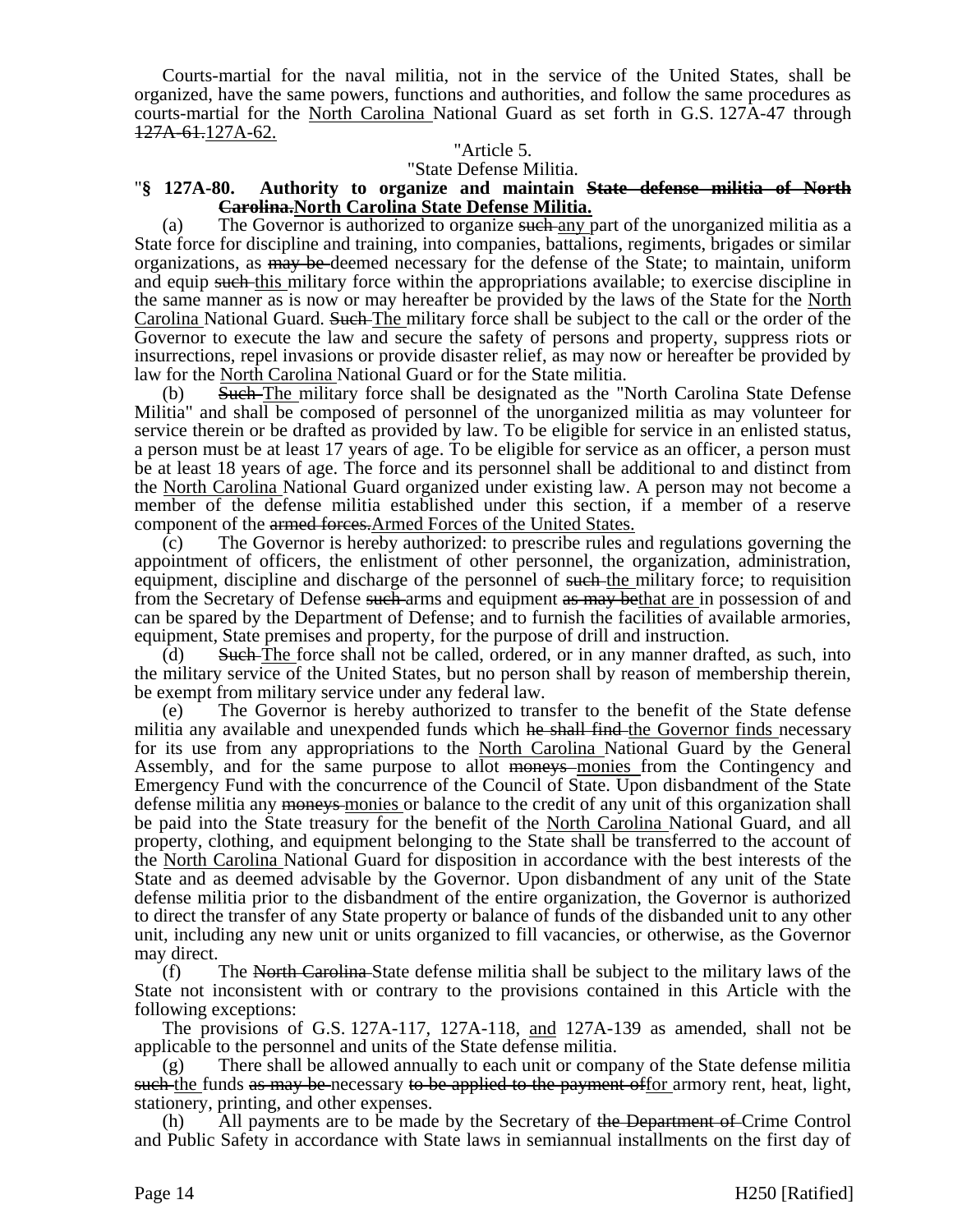July and the first day of January of each year, but no payment shall be made unless all assemblies and duties required by law are duly performed by all organizations named.

(i) The commander of each organization participating in the appropriation herein named shall render an itemized statement of all funds received from any source whatsoever for the support of the organization in such the manner and on such the forms as may be prescribed by the Secretary of the Department of Crime Control and Public Safety. Failure on the part of any commander to submit promptly when due the financial statement of the organization will be sufficient cause to withhold all appropriations for the organization.

## "**§ 127A-81. State defense militia cadre.**

(a) The Governor is authorized: to organize and regulate part of the unorganized militia as a State defense militia cadre in units or commands which he the Governor may deem necessary to provide a cadre for an active State defense militia; to prescribe regulations for the maintenance of the property and equipment of the cadre, for the exercise of its discipline, and for its training and duties.

(b) The cadre shall be designated the "North Carolina State Defense Militia Cadre" and shall be composed of a force of officers and enlisted personnel raised by appointment of the Governor, or otherwise, as may be provided by law. The Secretary of the Department of Crime Control and Public Safety may reimburse cadre members for expenses actually incurred, not to exceed the amount appropriated and authorized for such purposes the purpose by the General Assembly.

(c) The Governor's authority hereunder under this Article shall not be subject to regulations prescribed by the Secretary of Defense. Age and membership requirements for the State defense militia generally, as set forth in G.S. 127A-80G.S. 127A-80, shall apply. The training of the cadre need not be in accordance with training regulations issued by the Department of Defense. The provisions of G.S. 127A-80(c), (d), (g), (h) and (i) shall also apply to cadres.

(d) The total authorized strength of the cadre, its authorized officer and enlisted strength, the composition of each of its units or commands, and the allocation of cadre units or commands among the counties, cities, and towns of the State, shall be as prescribed by the Governor in suitable regulations enforced through the Adjutant General, or as otherwise provided by law.

(e) The duties of the State defense militia cadre shall be as ordered and directed by the Governor from time to time, or in regulations, and may include authority to take charge of armories and other military installations and real properties used by the North Carolina National Guard, together with such any other property as that the regulations may provide, when and if the North Carolina National Guard, or any part thereof,  $\frac{m}{m}$  beis inducted into the service of the United States, or, for any extended period of time,  $\frac{may}{may}$  beis absent on any duty from its home station. In addition, the cadre shall have duties appropriate to the organization, maintenance, and training of a military cadre to act as a nucleus for the organization of an active State defense militia whenever the necessity may arise.

## "Article 6.

### "Unorganized Militia.

#### "**§ 127A-87. Unorganized militia ordered out for service.**

The commander in chief may at any time, in order to execute the law, secure the safety of persons and property, suppress riots or insurrections, repel invasions or provide disaster relief, in addition to the North Carolina National Guard, the State defense militia and the naval militia, order out the whole or any part of the unorganized militia. When the militia of this State or a part thereof is called forth under the Constitution and laws of the United States, the Governor shall first order out for service the North Carolina National Guard, the State defense militia or naval militia, or such any part thereof as that may be necessary, and if the number available be is insufficient, he the Governor shall then order out such a any part of the unorganized militia as hethat the Governor may deem necessary. During the absence or organizations of the North Carolina National Guard or naval militia in the service of the United States, their state designations shall not be given to new organizations.

#### "**§ 127A-88. Manner of ordering out unorganized militia.**

The Governor shall, when ordering out the unorganized militia, designate the number. He The Governor may order them out either by calling for volunteers or by draft. He The Governor may attach them to the several organizations of the North Carolina National Guard, the State defense militia or naval militia, as may be best for the service.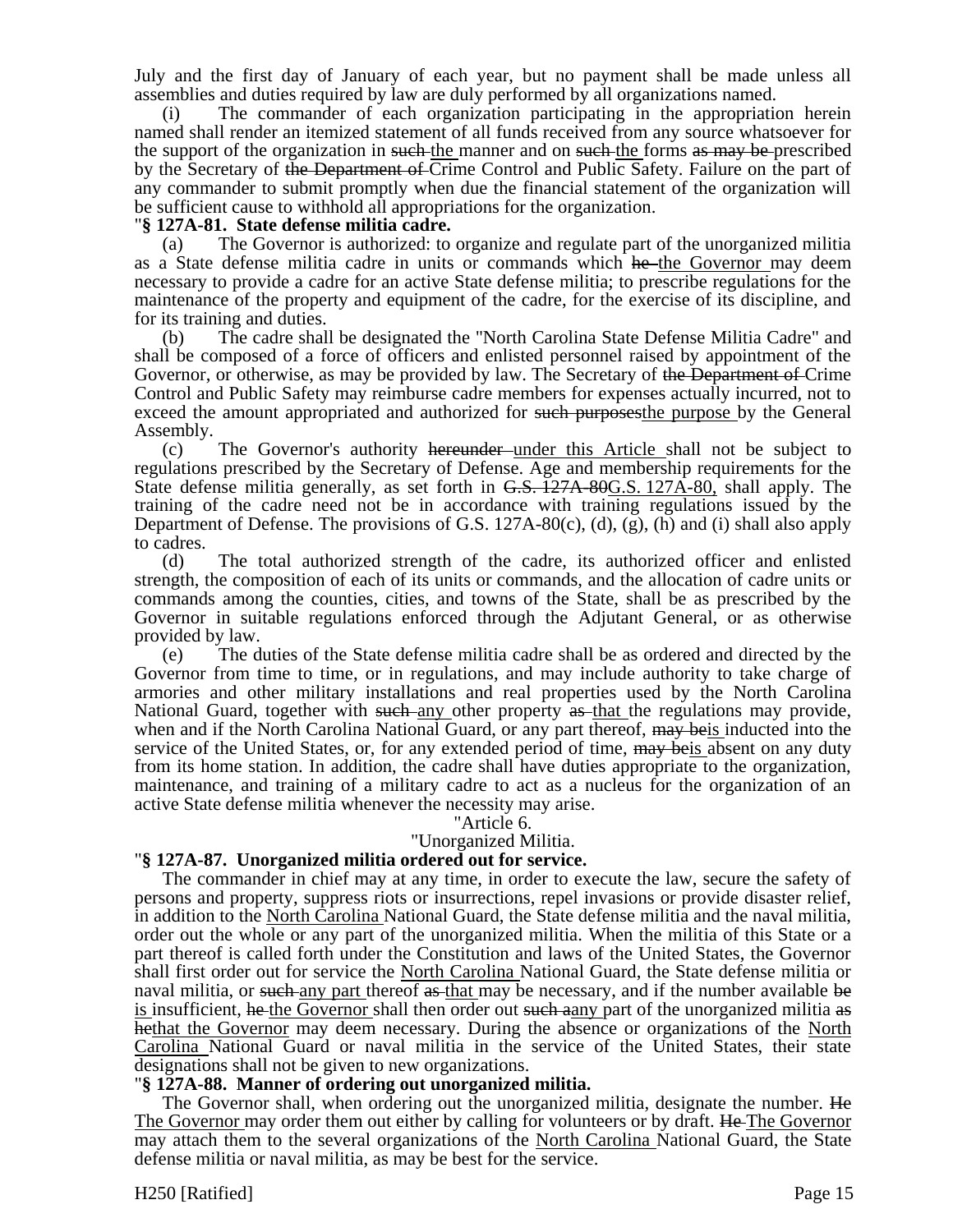### "**§ 127A-89. Draft of unorganized militia.**

If the unorganized militia is ordered out by draft, the Governor shall designate the persons in each county to make the draft, and prescribe rules and regulations for conducting the same-it. "**§ 127A-90. Punishment for failure to appear.**

Every member of the militia ordered out for duty, or who shall volunteer or be drafted, who does not appear at the time and place ordered, shall be liable to such punishment as a court-martial may determine.determined by a court-martial.

### "**§ 127A-91. Promotion of marksmanship.**

The Adjutant General is authorized to detail a commissioned officer of the North Carolina National Guard or member of the State defense militia to promote rifle marksmanship among the State defense militia and the unorganized militia of the State. Such The officer or member so detailed shall serve without pay and it shall be his dutythe duty of the officer or member to organize and supervise rifle clubs in schools, colleges, universities, clubs and other groups, under such rules and regulations as prescribed by the Adjutant General shall prescribe and in such a manner to that will make them, when duly organized, acceptable for membership in the National Rifle Association. Provided, that such these duties and efforts shall in nowise interfere or conflict with clubs of schools or units operating in R.O.T.C.Reserve Officers' Training Corps or similar schools under the supervision of armed forces instructors.instructors of the Armed Forces of the United States.

### "Article 7.

"Regulations as to Active Service.

#### "**§ 127A-97. National Guard and naval militia first ordered out.**

In all cases the North Carolina National Guard and naval militia as provided for in this Chapter shall be first ordered into service.

#### "**§ 127A-98. Regulations enforced on active State service.**

Whenever any portion of the militia shall beis called into active State service to execute the law, secure the safety of persons and property, suppress riots or insurrections, repel invasions or provide disaster relief, the provisions of the Uniform Code of Military Justice of the United States, governing the armed forcesArmed Forces of the United States, and the regulations prescribed for the armed forcesArmed Forces of the United States, and the regulations issued thereunder, shall be enforced and regarded as part of this Chapter until said forces shall bethis portion of the militia is relieved from such the duty. As to offenses committed when such the provisions of the Uniform Code of Military Justice of the United States are so enforced, courts-martial shall possess, in addition to the jurisdiction and power of sentence and punishment herein vested in them, all additional jurisdiction and power of sentence and punishment exercisable by like courts under such the provisions of the Uniform Code of Military Justice of the United States or regulations or laws governing the United States armed forcesArmed Forces of the United States or the customs and usages thereof; but no punishment under such the Code which shall extend that extends to the taking of life shall in any case be inflicted except in case of war, invasion, or insurrection, declared by a proclamation of the Governor to exist and then only after approval by the Governor of the sentence inflicting such that punishment. Imprisonment other than in guardhouse shall be executed in county jails or other prisons designated by the Governor for that purpose.

#### "**§ 127A-99. Regulations governing unorganized militia.**

Whenever any part of the unorganized militia is ordered out, it shall be governed by the same rules and regulations and be subject to the same penalties as the North Carolina National Guard or naval militia.

### "Article 8. "Pay of Militia.

#### … "**§ 127A-106. Paid by the State.**

When the militia or any portion thereof shall beis ordered by the Governor into State service, the pay (including payment for any leave earned as a result of more than 30 days of continuous service), subsistence, transportation and other necessary expenses incident thereto shall be paid by the State Treasurer, upon the approval of the Governor.

## "**§ 127A-107. Rate of pay for other service.**

The Governor may, whenever the public service requires it, order upon special or regular duty any officer or enlisted member of the North Carolina National Guard or naval militia, and the expenses and compensation therefor of such the officer and or enlisted member shall be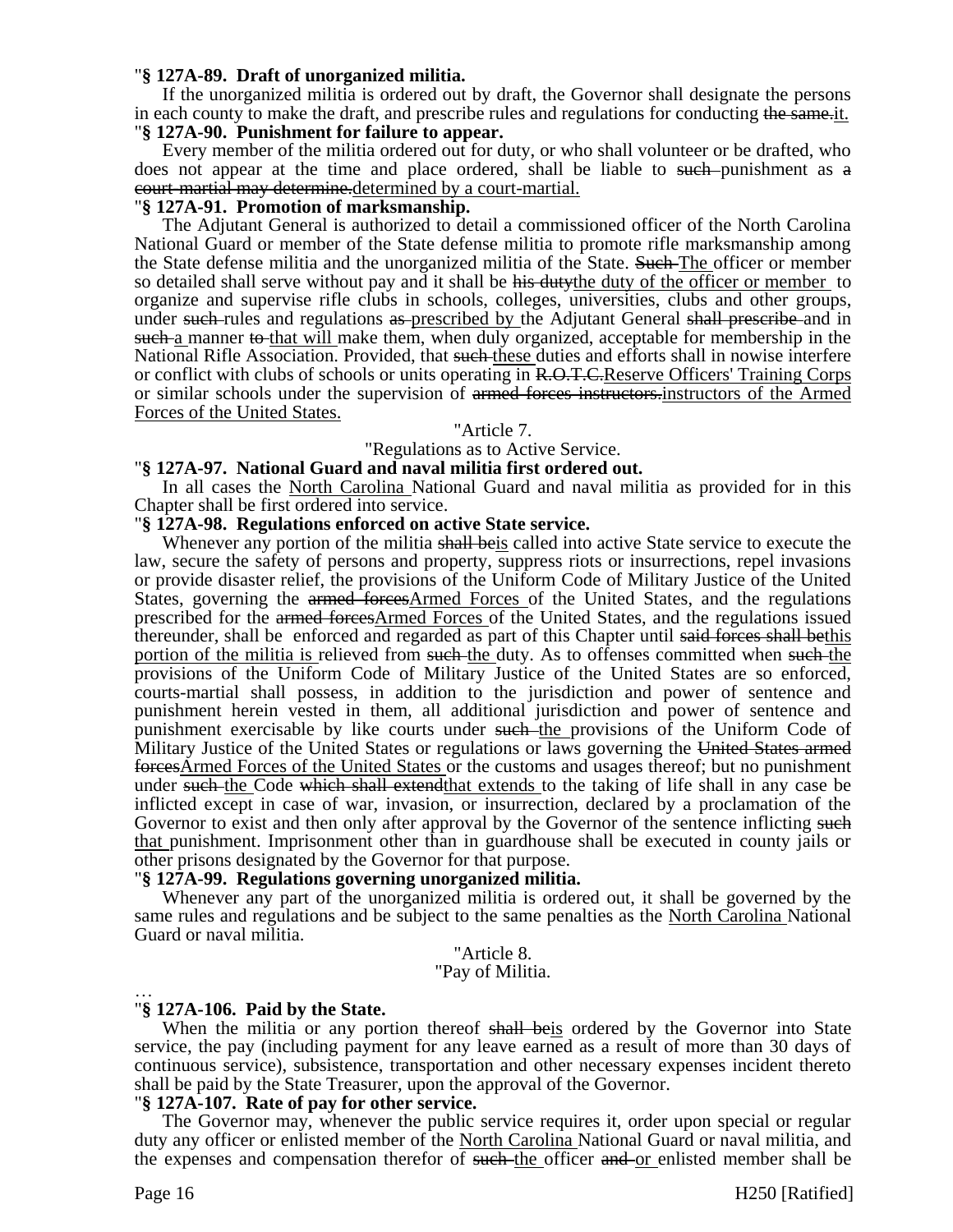paid out of the appropriations made to the Department of Crime Control and Public Safety. Such officers and enlisted membersThe officers or enlisted members shall receive the same rate of pay as officers and enlisted members of the same grade and like service of the regular service,Armed Forces of the United States, provided that no such officer or enlisted member shall receive less than 18 times the minimum hourly wage per day as provided for in G.S. 95-25.3(a). Officers and enlisted members when on duty in connection with examining boards, efficiency boards, advisory boards, courts of inquiry or similar duty shall be allowed per diem and subsistence prescribed for lawful State boards and commissions generally for such duty. Officers and enlisted members serving on general or special courts-martial shall receive the base pay of their rank. No staff officer or enlisted member who receives a salary from the State as such shall be entitled to any additional compensation other than actual and necessary expenses incurred while traveling upon orders issued by the proper authority.

### "**§ 127A-108. Pay and care of soldiers, airmen and sailors disabled in service.**

A member of the North Carolina National Guard, the State defense militia, or the naval militia who without fault or negligence on his the member's part is disabled through illness, injury, or disease contracted or incurred while on duty or by reason of duty in the service of the State or while reasonably proceeding to or returning from such duty shall receive the actual necessary expenses for care and medicine and medical attention at the expense of the State and if such shall the disability temporarily incapacitate him for incapacitates the member from pursuing his the member's usual business or occupation he the member shall receive during such his or her incapacity the pay and allowances as that are provided for the same grade and rating in like circumstances in the active armed forcesArmed Forces of the United States. If such the member is permanently disabled, he the member shall receive the pensions and rewards benefits that persons under similar circumstances in the military serviceArmed Forces of the United States receive from the United States. In case any such a member shall diedies as a result of such an injury, illness or disease within one year after it has been incurred or contracted, the surviving spouse, minor children, or dependent parents of the member shall receive such the pension and rewards benefits as persons under similar circumstances receive from the United States.

The cost incurred by reason of this section shall be paid out of the Contingency and Emergency Fund, or suchanother other fund as may be designated by law.

The Adjutant General, with the approval of the Governor, shall make and publish such regulations pursuant to this section as may bethat are necessary for its implementation. Before the name of any person is placed on the disability or pension rolls of the State under this section, proof shall be made in accordance with such these regulations that the applicant is entitled to such the care, pension, or reward-benefit.

Nothing herein in this section shall in any way limit or condition any other payment to such a member as by law may be allowed: Provided, however, that the law allows, except that any payments made under the provisions of Chapter 97 of the General Statutes or under federal statutes as now or hereafter amended shall be deducted from the payments made under this section.

### … "**§ 127A-110. Proceedings against third party injuring or killing guard organized militia personnel.**

(a) The right of a member of the North Carolina National Guard, the State defense militia, or the naval militia to compensation and other benefits under G.S. 127A-108 shall not be affected by the fact that the injury or death was caused under circumstances creating a liability in some person other than the State-State, or "third party," to pay damages therefor, such person hereinafter being referred to as the "third party." therefor. The respective rights and interests of the guard member under this Article, and the State, if any, in respect of the common-law cause of action against such a third party and the damages recovered shall be as set forth in this section.

(b) The  $\frac{1}{2}$  The  $\frac{1}{2}$  member or personal representative if  $\frac{1}{2}$  the member be dead, shall have the exclusive right to proceed to enforce the liability of the third party by appropriate proceedings if such the proceedings are instituted not later than 12 months after the date of injury or death, whichever is later. During said-this 12-month period, and at any time thereafter if summons is issued against the third party during said-the 12-month period, the guard-member or personal representative shall have the right to settle with the third party and to give a valid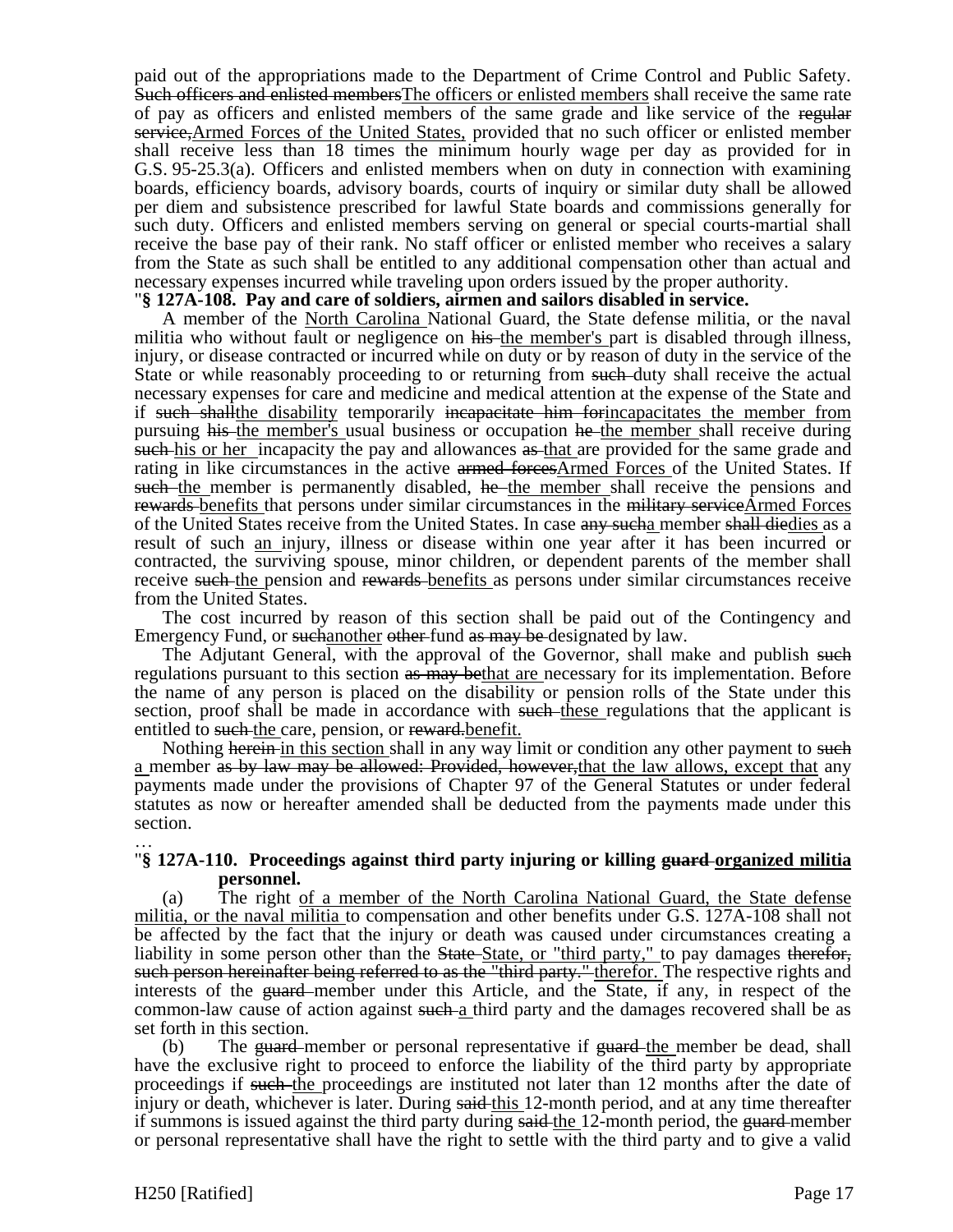and complete release of all claims to the third party by reason of such-the injury or death, subject to the provisions of  $(h)$  below-subsection (h) of this section.

If settlement is not made and summons is not issued within said-the 12-month period, period described in subsection (b) of this section, then all rights of the guard member, or personal representative if <del>guard</del>-the member be dead, against the third party shall pass by operation of the period fixed by the statute of limitations applicable to such these rights and if the State shall not havehas not settled with or instituted proceedings against the third party within such this time, then all such rights shall revert to the guard member or personal representative 60 days before the expiration of the applicable statute of limitations.

(d) The person in whom the right to bring such a proceeding or make settlement is vested shall, during the continuation thereof, also have the exclusive right to make settlement with the third party and the release of the person having the right shall fully acquit and discharge the third party except as provided by  $\langle h \rangle$  below-subsection (h) of this section. A proceeding so instituted by the person having the right shall be brought in the name of the guard member or personal representative and the State shall not be a necessary or proper party thereto. If the guard-member or personal representative should refuserefuses to cooperate with the State by being the party plaintiff, then the action shall be brought in the name of the State and the guard-member or personal representative shall be made a party plaintiff or party defendant by order of court.

(e) The amount of compensation and other benefits paid or payable on account of such the injury or death shall not be admissible in evidence in any proceeding against the third party. If the third party defending such the proceeding, by answer duly served on the State, sufficiently alleges that actionable negligence of the State joined and concurred with the negligence of the third party in producing the injury or death, then an issue shall be submitted to the jury in such the case as to whether actionable negligence of the State joined and concurred with the negligence of the third party in producing the injury or death. The State shall have the right to appear, to be represented, to introduce evidence, to cross-examine adverse witnesses, and to argue to the jury as to this issue as fully as though it were a party although not named or joined as a party to the proceeding. Such issue The issue as to the State's negligence shall be the last of the issues submitted to the jury. If the verdict shall beis that actionable negligence of the State did join and concur with that of the third party in producing the injury or death, then the court shall reduce the damages awarded by the jury against the third party by the amount which the State would otherwise be entitled to receive therefrom by way of subrogation hereunder and the entire amount recovered, after such reduction, shall belong to the guard-member or personal representative free of any claim by the State and the third party shall have no further right by way of contribution or otherwise against the State, except any right which may exist by reason of an express contract of indemnity between the State and the third party, which was entered into prior to the injury to the guard-member.

- (f) (1) Any amount obtained by any person by settlement with, judgment against, or otherwise from the third party by reason of such the injury or death shall be disbursed by order of the court for the following purposes and in the following order of priority:
	- a. First to the payment of actual court costs taxed by judgment.
	- b. Second to the payment of the fee of the attorney representing the person making settlement or obtaining judgment, and such this fee shall not exceed one third of the amount obtained or recovered of the third party.
	- c. Third to the reimbursement of the State for all benefits by way of compensation or medical treatment expense paid or to be paid by the State pursuant to G.S. 127A-108.
	- d. Fourth to the payment of any amount remaining to the guard-member or personal representative.
	- (2) The attorney fee paid under  $(f)(1)$ subdivision (1) of this section shall be paid by the guard-member and the State in direct proportion to the amount each shall receive under  $(f)(1)e$  and  $(f)(1)d$  hereofsub-subdivisions (1)c. and d. of this subsection and shall be deducted from such the payments when distribution is made.

In any proceeding against or settlement with the third party, every party to the claim for compensation shall have a lien to the extent of the party's interest under  $(f)$  hereofsubsection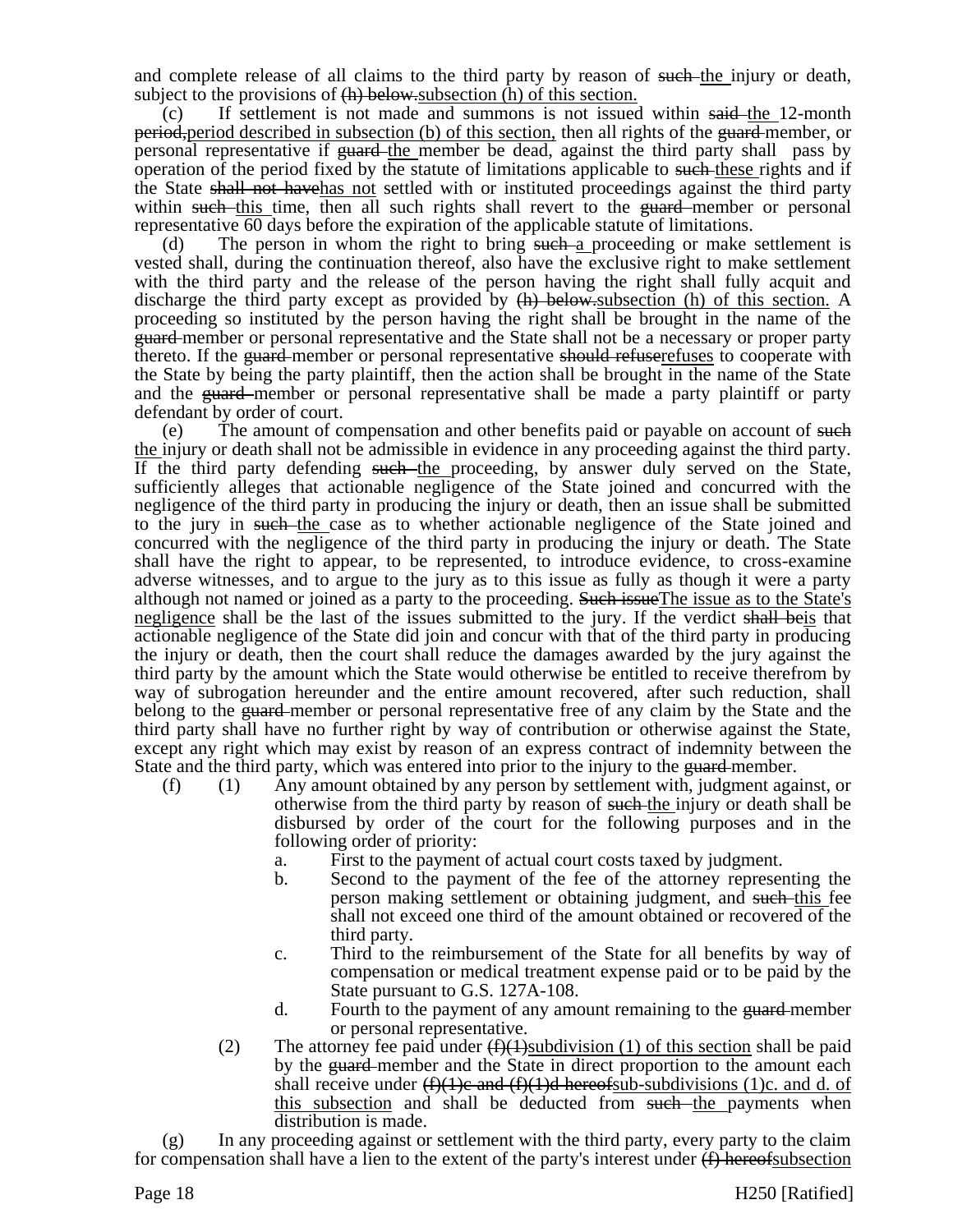(f) of this section upon any payment made by the third party by reason of such-the injury or death, whether paid in settlement, in satisfaction of judgment, as consideration for covenant not to sue, or otherwise and such the lien may be enforced against any person receiving such the funds. Neither the guard member or personal representative nor the State shall make any settlement with or accept any payment from the third party without the written consent of the other and no release to or agreement with the third party shall be valid or enforceable for any purpose unless both State and <del>guard</del>-member or personal representative join therein; provided, that this sentence shall not apply if the State is made whole for all benefits paid or to be paid by him the member or personal representative under this Chapter less attorney's fees as provided by  $(f)(1)$  and  $(2)$  hereofsubsection (f) of this section and the release to or agreement with the third party is executed by the guard-member. The Attorney General shall have the right on behalf of the State to reduce by compromise its claim.

(h) Institution of proceedings against or settlement with the third party, or acceptance of benefits under this Chapter, shall not in any way or manner affect any other remedy which any party to the claim for compensation may have except as otherwise specifically provided in this Chapter, and the exercise of one remedy shall not in any way or manner be held to constitute an election of remedies so as to bar the other.

### "Article 9.

### "Privilege of Organized State Militia and Reserve Components of the Armed Forces of the United States Armed Forces.

### … "**§ 127A-117. Contributing members.**

…

Each organization of the North Carolina National Guard and naval militia may, besides its regular and active members, enroll contributing members on payment in advance by each person desiring to become such a contributing member of not less than ten dollars (\$10.00) per annum, which money shall be paid into the unit fund. Each contributing member shall be entitled to receive from the commanding officer thereof a certificate of membership.

#### "**§ 127A-118. Organizations may own property; actions.**

Organizations of the North Carolina National Guard and naval militia shall have the right to own and keep real and personal property, which shall belong to the organization; and the commanding officer of any organization may recover for its use debts or effects belonging to it, or damages for injury to such property, the property. An action for such recovery to of debts, effects, or damages must be brought in the name of the commanding officer thereof of the organization before any court of justice within the State having jurisdiction; and no suit or complaint pending in his or her name shall be abated by his or her ceasing to be commanding officer of the organization; but upon motion of the commander succeeding him such or her the new commander shall be admitted to prosecute the suit or complaint in like manner and with like effect as if it had been originally commenced by him or her.

#### "**§ 127A-119. When families of soldiers, airmen and sailors supported by county.**

When any citizen of the State is absent on duty as a member of the North Carolina National Guard, State defense militia or naval militia, and his the member's family members are unable to support themselves during his the member's absence, the board of commissioners of his the member's county, on application, shall make a reasonable allowance towards their <del>maintenance</del> such allowance as may be deemed reasonable maintenance.

#### "Article 10.

#### "Care of Military Property.

#### "**§ 127A-125. Custody of military property.**

All public military property, except when used in the performance of military duty, shall be kept in armories, or other properly designated places of deposit; and it shall be unlawful for any person charged with the care and safety of said-public military property to allow the same it out of his or her custody, except as above specified.specified in this section.

#### "**§ 127A-126. Other suitable storage facilities.**

All public military property of every description which may not be distributed among the units of the North Carolina National Guard or State defense militia according to law shall be stored and kept at suitable storage facilities as determined by the Adjutant General. "**§ 127A-127. Property kept in good order.**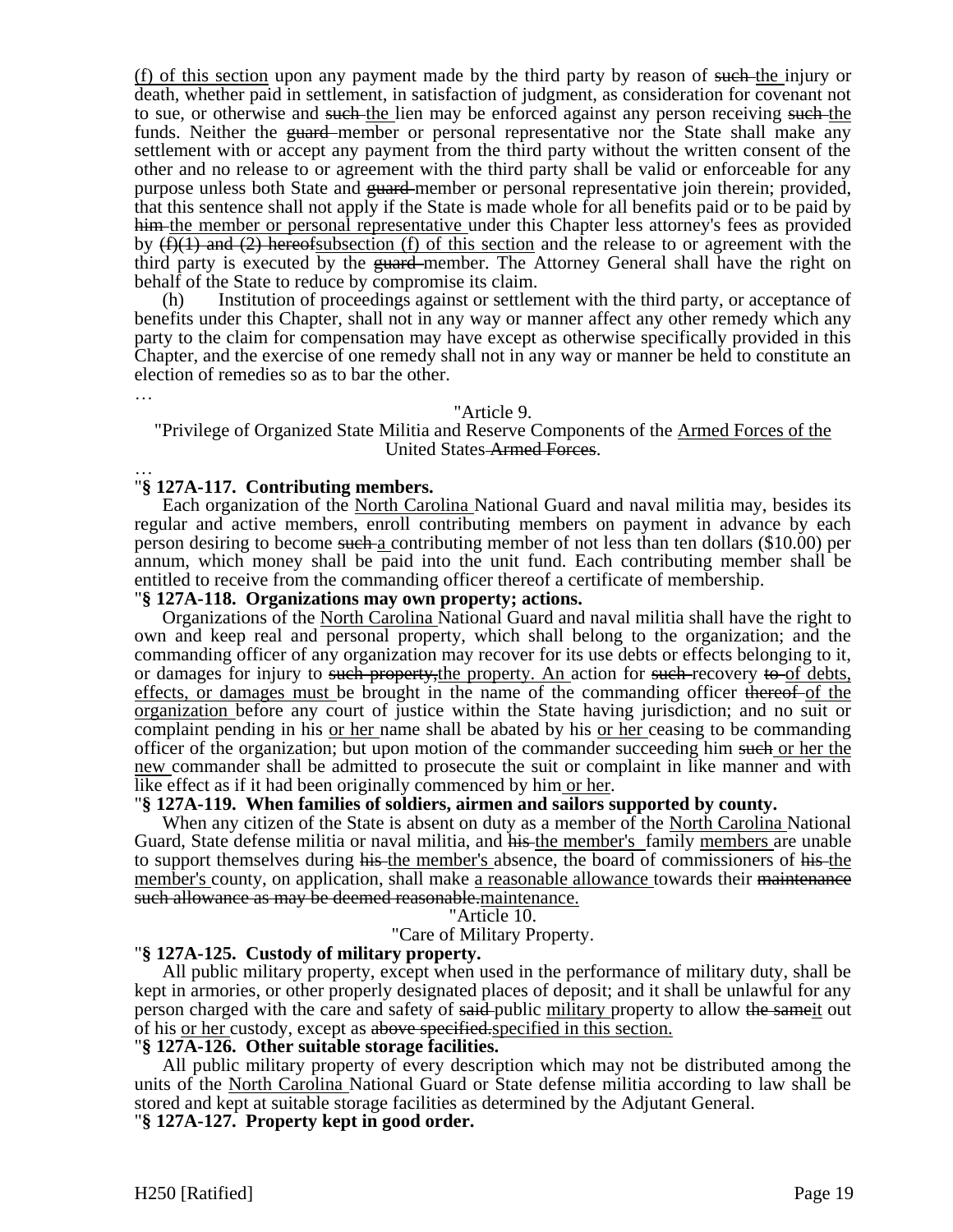Every officer and enlisted member belonging to any unit equipped with public military property shall keep and preserve such the property in good order; and for neglect to do so may be punished as a court-martial may direct.

### "**§ 127A-128. Equipment and vehicles.**

Equipment and vehicles issued by the Department of Defense to the North Carolina National Guard or State defense militia shall be used solely for military purposes, except in those specific cases where nonmilitary use is authorized by the Department of Defense and/oror the Governor. Necessary expense in maintaining such equipment and vehicles, not provided for by the federal government government, shall be a proper charge against State funds appropriated for the North Carolina National Guard: Provided, such the expense shall be specifically authorized by the Governor and certified by the Adjutant General.

### "**§ 127A-129. Transfer of property.**

All officers accountable or responsible for public funds, property, or books, before being relieved from the duty, shall turn them over the same-according to the regulations prescribed by the Governor.

### "**§ 127A-130. Replacement of lost or damaged property.**

Whenever any military property issued to the North Carolina National Guard or State defense militia of the State shall have been lost, damaged, or destroyed, and upon report of a disinterested surveying officer it shall appear that the loss, damage, or destruction of property was due to carelessness or neglect, or that its loss, damage or destruction could have been avoided by exercise of able care, the money value of such the property shall be charged to the responsible officer or enlisted member, and the pay of such the officers and enlisted members from both federal and State funds at any time accruing may be stopped and applied to the payment of any such indebtedness until same it is discharged.

### "**§ 127A-131. Unlawful conversion or willful destruction of military property.**

(a) If any person shall willfully or wantonly destroy or injure, willfully retain after demand made or otherwise convert to his the person's own use any property of the State or of the United States issued for the purpose of arming or equipping the militia of the State or if any person shall purchase any property of the State or of the United States knowing it to be unlawfully obtained, he the person shall be guilty of a Class 1 misdemeanor.

(b) Any person, firm or corporation receiving in pledge or buying from any other person, firm or corporation for the purpose of resale any goods, to include arms, ammunition, explosives, equipment, clothing, supplies and materials, which may reasonably be thought to be the property of the armed forcesArmed Forces of the United States and their reserve components or of the militia of the State of North Carolina, shall keep a register and shall enter therein a true and accurate record of each purchase, showing the name, social security number and address of the person from whom purchased, the name and address of the firm or corporation from whom purchased, together with the amount paid for each item or lot of small items, the date of purchase, the serial numbers of all items bearing serial numbers, and any other marks, brands or descriptions which will serve to identify the items purchased. The register shall be at all times open to the inspection of the public. Any person, firm or corporation failing to comply with this provision shall be guilty of a Class 1 misdemeanor; and any person, firm or corporation making a false entry in such register shall be guilty of a Class 1 misdemeanor.

## "Article 11.

"Support of Militia.

#### … "**§ 127A-137. Requisition for federal funds.**

The Governor shall make requisition upon the secretary of the appropriate service for such the State allotment from federal funds as may be appropriate for the support of the militia.

# "**§ 127A-138. Local appropriations; unit funds.**

(a) Every municipality and county within the State is hereby authorized and empowered to appropriate for the benefit of any unit or units of the militia such the amounts of public funds from year to year as the governing body of such the municipality or county may deem wise, patriotic and expedient; and is further authorized, either alone or in connection with others, to provide heat, electricity, water, telephone service and other costs of operation and maintenance of any armory. Such These appropriations may be funded by the levy of property taxes pursuant to G.S. 153A-149 and G.S. 160A-209 or by the allocation of other revenues whose use is not otherwise restricted by law.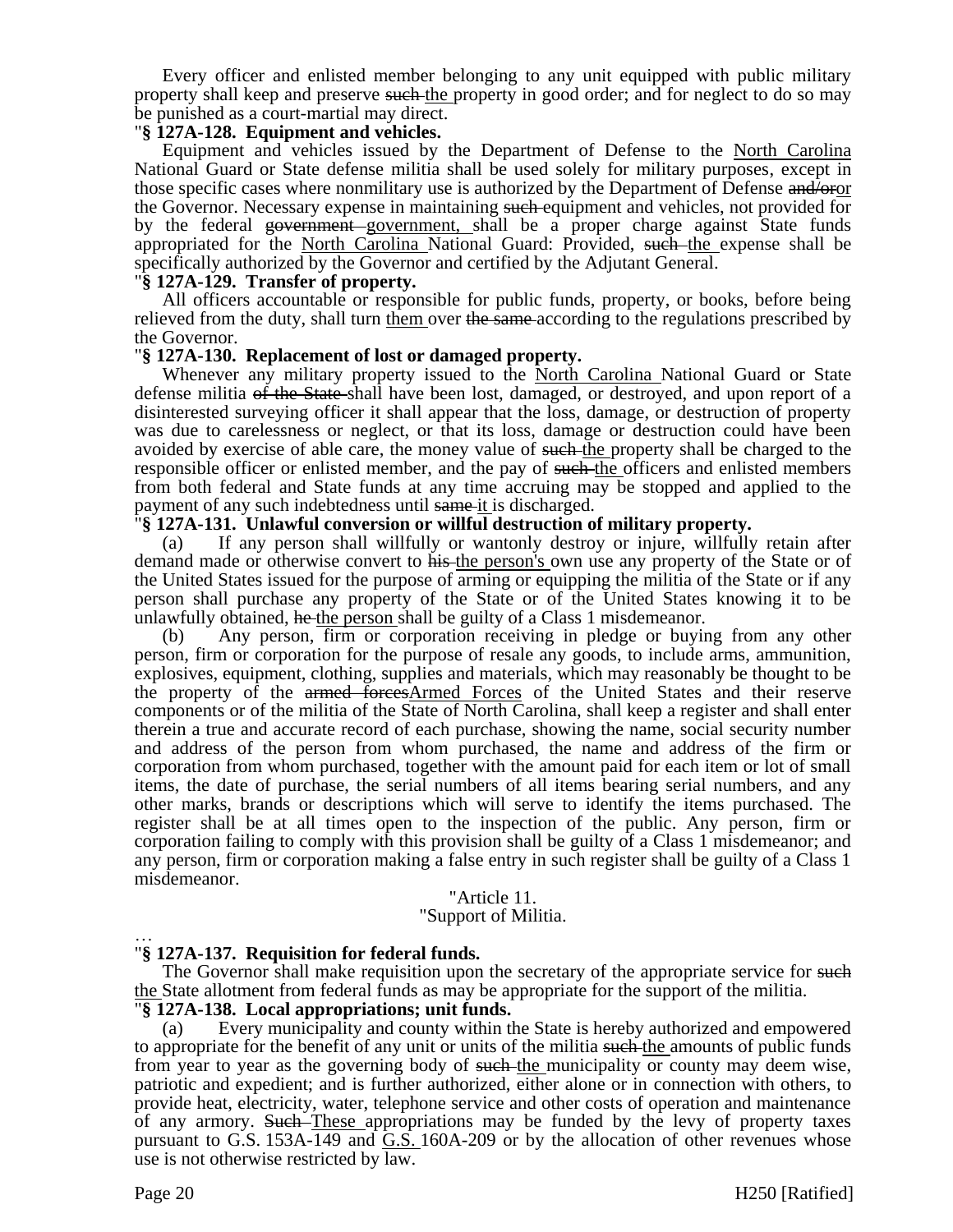(b) Any funds donated to any unit or units of the militia by local governments, civic organizations or private sources, short-term rental of their armory buildings, or funds earned through vending machine commissions and items of similar nature shall remain at the unit or units to be expended in accordance with rules and regulations prescribed by the Secretary.

## "**§ 127A-139. Allowances made to different organizations and personnel.**

(a) There may be allowed each year to the following officers, under rules and regulations prescribed by the Secretary of Crime Control and Public Safety, as follows: to general officers, and commanders of divisions, corps, groups, brigades, regiments, separate battalions, squadrons or similar organizations, not to exceed two hundred and twenty-five dollars (\$225.00); to commanding officers of companies, batteries, troops, detachments and similar units not to exceed two hundred dollars (\$200.00); to executive officers, adjutants, plans and training officers, logistical officers and commissioned officers in comparable assignments in divisions, corps, groups, brigades, regiments, battalions, squadrons and similar organizations, not to exceed two hundred dollars (\$200.00). No officer shall be entitled to receive any part of the amounts named herein in this subsection unless he-the officer has performed satisfactorily all duties required of him the officer by law and regulations and has pursued such any course of instruction as that may from time to time be required.

(b) There may be allowed annually to the supply sergeant of each company, battery, troop, detachment, and similar organizations, a sum of money not to exceed one hundred dollars (\$100.00) for services satisfactorily performed.

There shall be allowed annually sufficient funds to be allocated by the Secretary of Crime Control and Public Safety among the federally recognized units of the North Carolina National Guard and their headquarters, NCNG State Pistol Team, NCNG State Rifle Team, NCARNG Aviation Support Facility, and NCARNG Aviation Flight Activitya pistol team, a rifle team, aviation support facilities, and aviation flight activities for administrative and operating expenses, including heat, electricity, telephone, postage, office supplies and equipment, minor repairs and replacement of equipment, and such any other expenses and special items of equipment not otherwise provided as that may be authorized in accordance with North Carolina National Guard rules and regulations.

(d) Repealed by Session Laws 1979, c. 701, s. 2.

(e) The commanding officers of all organizations participating in the appropriations herein made shall render an itemized statement of all funds received from any source whatever for the support of their respective organizations in such the manner and on such the forms as may be prescribed by the Secretary through the Adjutant General. Failure on the part of any officer to submit promptly when due the financial statement of his-the officer's organization will be sufficient cause to withhold all appropriations for such organizations, the organization.

"Article 12.

"General Provisions.

## "**§ 127A-145. Reports of officers.**

All officers of the North Carolina National Guard, the State defense militia, and the naval militia shall make such returns and reports to the Governor, the Secretary of Defense, or to such officers as they may designatedesignated by them, at such the times and in such the form as may from time to time be prescribed.

## "**§ 127A-146. Officer to give notice of absence.**

When any officer shall have occasion to be absent from his the officer's usual residence one week or more, he the officer shall notify the officer next in command, and also his the officer's next superior officer in command, of his the officer's intended absence, and shall arrange for the officer next in command to handle and attend to all official communications.

### "**§ 127A-147. Orders, rules, regulations and Uniform Code of Military Justice applicable to militia when not in service of United States.**

The North Carolina National Guard, State defense militia and naval militia, when not in the service of the United States, shall be governed by State law, the orders, rules and regulations of the Adjutant General, regulations promulgated by the secretary of the appropriate service of the armed forces Armed Forces of the United States, and the Uniform Code of Military Justice, as amended from time to time.

## "**§ 127A-148. Commander may prevent trespass and disorder.**

The commander upon any occasion of duty may place in arrest during the continuance thereof any person who shall trespass upon the campground, parade ground, armory, or other place devoted to such that duty, or who shall in any way or manner interrupt or molest the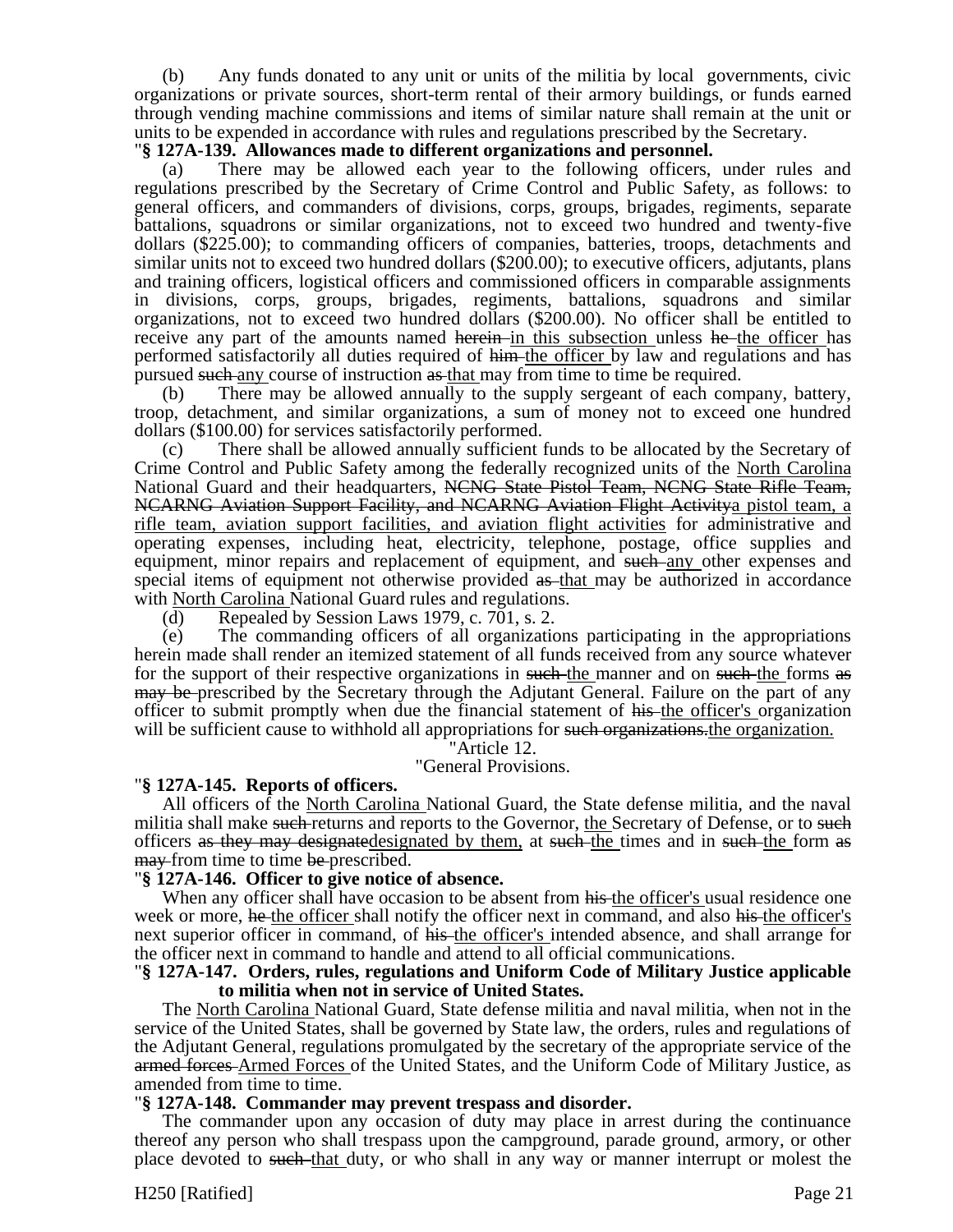orderly discharge of duty by those under arms, or shall disturb or prevent the passage of troops going to or returning from any duty. He-The commander may prohibit and prevent the sale or use of all spirituous liquors, wine, ale, beer, or cider, the holding of huckster or auction sales, and all gambling within the limits of the post, eampground, campground or place of encampment, parade, parade or drill under his or her command, or within such any limits not exceeding one mile therefrom as he that the commander may prescribe. And he The commander may in his the commander's discretion abate as common nuisance all such sales.

## "**§ 127A-149. Power of arrest in certain emergencies.**

In the event members of the North Carolina National Guard or State defense militia are called out by the Governor pursuant to the authority vested in him the Governor by the Constitution, they shall have such the power of arrest as may be reasonably necessary to accomplish the purpose for which they have been called out.

### "**§ 127A-150. Immunity of guardsmen from civil and criminal liability.**

(a) A member of the North Carolina National Guard or State defense militia, while acting in aid of civil authorities and in the line of duty, shall have the immunities of a law-enforcement officer.

(b) Whenever members Members of the North Carolina National Guard or State defense militia shall have the immunities of a law-enforcement officer whenever they are called upon to execute the laws, laws; engage in disaster relief, relief; suppress or prevent actual or threatened riot or insurrection, insurrection; repel invasion, invasion; or apprehend or disburse disperse any sniper, rioters, mob or unlawful assembly, they shall have the immunities of a law-enforcement officer.assembly.

(c) Any civil claim against a member of the North Carolina National Guard or State defense militia allegedly arising from the action or inaction of such the member of the North Carolina National Guard or State defense militia while in line of duty shall be filed within two years of the date of the occurrence or forever barred.

### "**§ 127A-151. Organizing company without authority.**

If any person shall organize a military company, or drill or parade under arms as a military body, except under the militia laws and regulations of the State, or shall exercise or attempt to exercise the power or authority of a military officer in this State, without holding a commission from the Governor, he-the person shall be guilty of a Class 1 misdemeanor.

#### "**§ 127A-152. Placing name on muster roll wrongfully.**

If any officer of the militia of the State shall knowingly or willfully place, or cause to be placed, on any muster roll the name of any person not regularly or lawfully enlisted, or the name of any enlisted man member who is dead or who has been discharged, transferred, or has lost membership for any cause whatsoever, or who has been convicted of any infamous crime, he the officer shall be guilty of a Class 1 misdemeanor.

#### "**§ 127A-153. Protection of uniform.**

(a) The wearing of any military uniform of the United States government by members of the militia shall be pursuant to applicable regulations promulgated by the respective armed services branches of the Armed Forces of the United States and regulations of the Adjutant General of North Carolina not inconsistent with federal uniform regulations.

(b) The wearing of any military uniform of the North Carolina–State government-by members of the militia shall be pursuant to applicable regulations promulgated by the Adjutant General of North Carolina.

(c) Members of the militia who violate the regulations referred to in  $(a)$  and  $(b)$  above subsections (a) and (b) of this section shall, upon conviction by a court-martial, be punished in like manner and to the extent prescribed by Article 134 of the Uniform Code of Military Justice and Manual for Courts-Martial, United States, as shall be in use by the armed forces-Armed Forces of the United States at the time of the offense.

(d) Persons not subject to courts-martial who violate the regulations referred to in  $\left(\frac{a}{b}\right)$ and (b) above subsections (a) and (b) of this section may be charged and tried in the State courts and upon conviction shall be punished as provided in  $\left(\frac{e}{c}\right)$  above. Subsection (c) of this section.

## "**§ 127A-154. Upkeep of properties.**

There shall be paid from the appropriations from for the North Carolina National Guard such the amounts as may be necessary for the maintenance, upkeep, and improvement of State military properties and facilities. Provided, such these expenditures shall be approved and authorized by the Governor.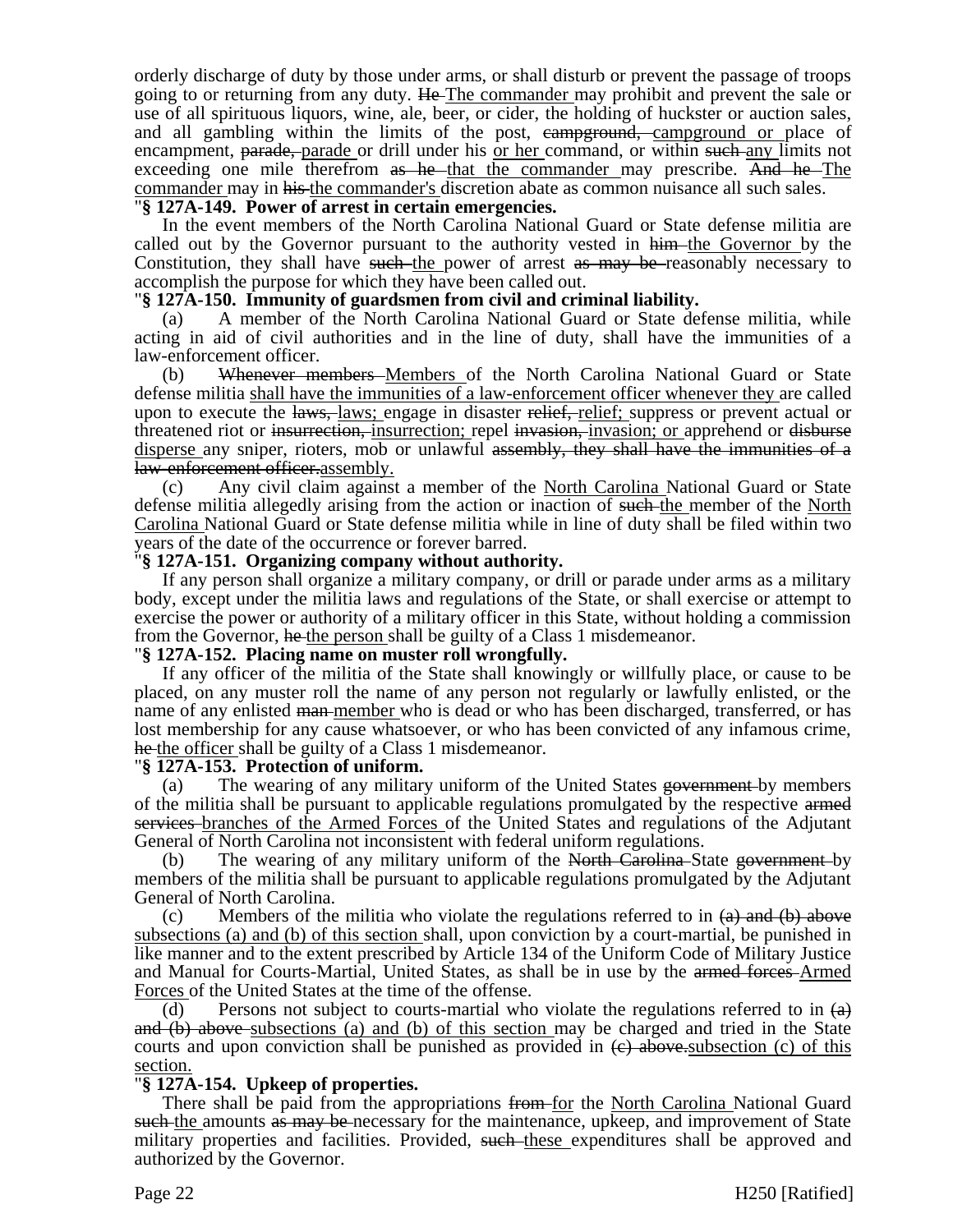## "**§ 127A-155. When officers authorized to administer oaths.**

Officers of the North Carolina National Guard are authorized to administer oaths in all circumstances pertaining to any military matter whenever an oath is required.

### "Article 13.

### "Armories.

### "**§ 127A-161. Definitions.**

As used in this Article, the following terms mean:

- (1) Armory:  $\Delta$ rmory.  $\Delta$ ny building or building complex and related facilities, including the lands for them, which are intended to be utilized by the militia for training, administration, storage, and the maintenance and servicing of equipment.
- (2) Armory site: Armory site. That land, meeting federal and State specifications, upon which an armory may be constructed.
- (3) Department: Department. The North Carolina Department of Crime Control and Public Safety.
- (4) Facilities: Facilities. Those adjuncts to an armory, including but not limited to yards, storage buildings, sheds, ramps, racks, target ranges, furniture, fixtures and other equipment and installations.
- (5) Funds: Funds. Any moneys monies appropriated by any municipality, county, the State or the United States government and made available for the purpose of acquiring armory sites or constructing or repairing any armory, warehouse, or other facility for the use of any unit or for any other purpose in connection with the housing, training, instruction or promotion of the interest of any unit.
- $(6)$  Municipality: Municipality. Any incorporated city, town or village.
- $(7)$  Unit: Unit. Any organizational entity of the militia.

#### … "**§ 127A-163. Powers of Department specified.**

The Department of Crime Control and Public Safety is further authorized and empowered:

- (1) To act as an agency of the State of North Carolina for the purpose of setting up and administering any statewide plan for the acquisition of armories and armory sites, for the construction and maintenance of armories and for providing facilities which are now or may be necessary in order to comply with any federal law and in order to receive, administer and disburse any funds which may be provided by act of Congress for such purpose;
- (2) As such When acting as an agency of the State of North Carolina, Carolina under subdivision (1) of this section, to promulgate statewide plans for the acquisition of armories and armory sites, for the construction and maintenance of armories and such-other facilities as may be found that are desirable or necessary to meet the requirements and receive the benefits of any federal legislation with respect thereto;
- (3) To receive and administer any funds which may be appropriated by any act of Congress or otherwise for the acquisition of armories and armory sites; sites, for the construction and maintenance of armories armories, and for providing facilities, which facilities that may at any time become available for such those purposes;
- (4) To receive and administer any other funds which may be available in furtherance of any activity in which the Department of Crime Control and Public Safety is authorized and empowered to engage under the provisions of this Article; and
- (5) To adopt such rules and regulations as may be necessary to carry out the intent and purpose of this Article.

### … "**§ 127A-167. Appropriations to supplement available funds authorized.**

Any city or town and any county in the State, separately or jointly, may make appropriations to supplement available federal or State funds to be used for the construction of armory facilities for the North Carolina National Guard. Appropriations made under authority of this Article shall be in such the amounts and in such the proportions as may be deemed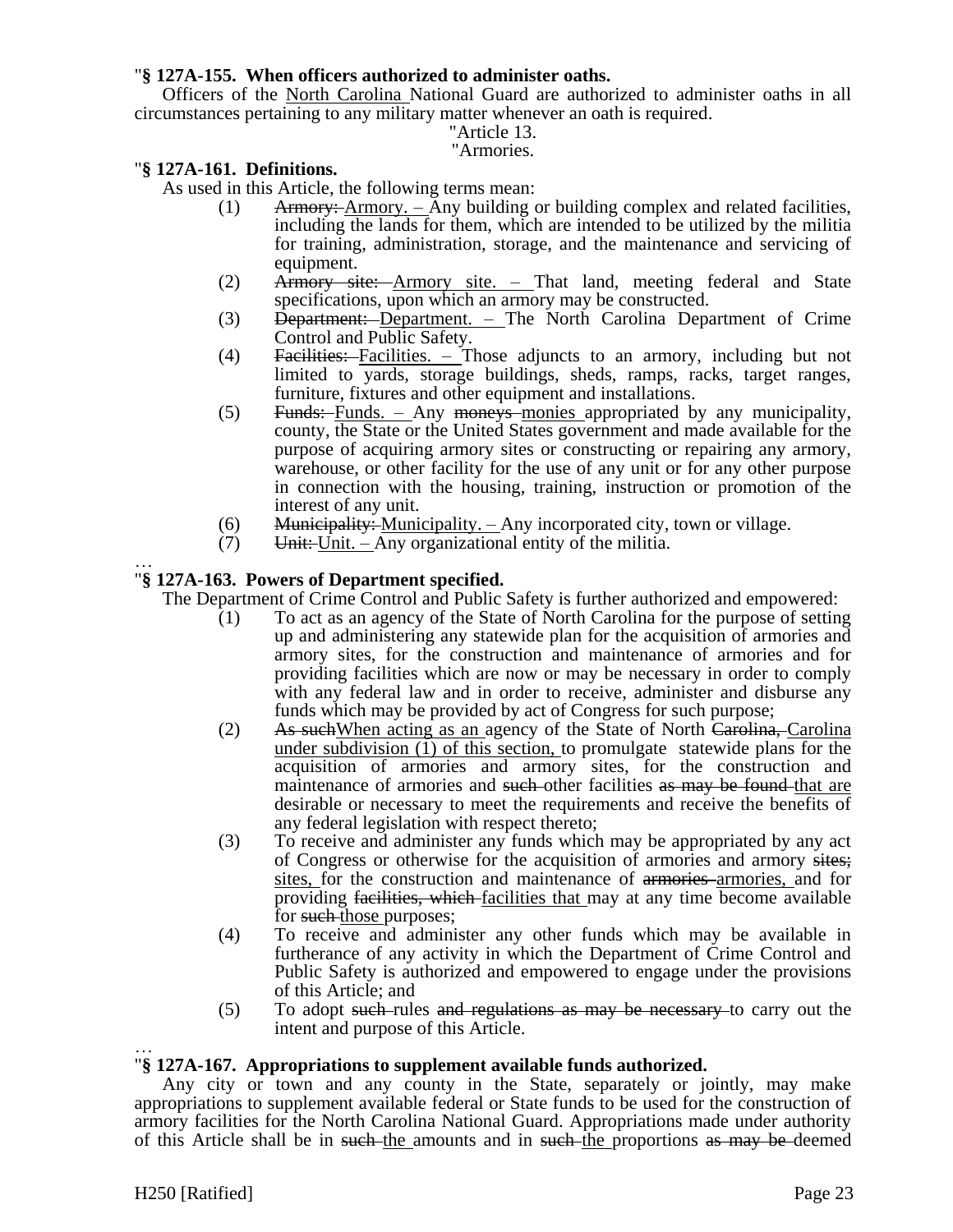adequate and necessary by the governing body of the county and/or municipality desiring to participate in the armory construction program.

### "**§ 127A-168. Local financial support.**

Each county and city in this State is authorized to make appropriations for the purposes of this Article and to fund them by levy of property taxes pursuant to G.S. 153A-149 and G.S. 160A-209 and by the allocation of other revenues whose use is not otherwise restricted by law.

## "**§ 127A-169. Unexpended portion of State appropriation.**

The unexpended portion of any appropriation from the general fundGeneral Fund of the State for the purposes set out in this Article, remaining at the end of any biennium, shall not revert to the general fund General Fund of the State, but shall constitute part of a permanent fund to be expended from time to time in the manner and for the purposes set out in this Article.

### "Article 14.

### "National Guard Mutual Assistance Compact.

#### … "**§ 127A-177. Definitions; mutual aid.**

- (a) As used in this Article:
	- (1) "Emergency" means an occurrence or condition, temporary in nature, in which police and other public safety officials and locally available National Guard forces are, or may reasonably be expected to be, unable to cope with substantial and imminent danger to the public safety.
	- (2) "Requesting state" means the state whose governor requests assistance in coping with an emergency.
	- (3) "Responding state" means the state furnishing aid, or requested to furnish aid.

(b) Upon request of the governor of a party state for assistance in an emergency, the governor of a responding state shall have authority under this Compact to send without the borders of his the responding state and place under the temporary command of the appropriate National Guard or other military authorities of the requesting state all or any part of the National Guard forces of his the responding state as he the governor of the responding state may deem necessary, and the exercise of his the governor's discretion in this regard shall be conclusive.

(c) The governor of a party state may withhold the National Guard forces of his that governor's state from such use and recall any forces or part or member thereof previously deployed in a requesting state.

(d) Whenever National Guard forces of any party state are engaged in another state in carrying out the purposes of this Compact, the members thereof so engaged shall have the same powers, duties, rights, privileges and immunities as members of National Guard forces in such other state. The requesting state shall save members of the National Guard forces of responding states harmless from civil liability for acts or omissions in good faith which occur in the performance of their duty while engaged in carrying out the purposes of this Compact, whether the responding forces are serving the requesting state within its borders or are in transit to or from such service.

(e) Subject to the provisions of subsections (f), (g) and (h) of this section, all liability that may arise under the laws of the requesting state, the responding state, or a third state on account of or in connection with a request for aid, shall be assumed and borne by the requesting state.

(f) Any responding state rendering aid pursuant to this Compact shall be reimbursed by the requesting state for any loss or damage to, or expense incurred in the operation of any equipment answering a request for aid, and for the cost of the materials, transportation and maintenance of National Guard personnel and equipment incurred in connection with such request: Provided, that nothing herein contained shall prevent any responding state from assuming such loss, damage, expense or other cost.

(g) Each party state shall provide, in the same amounts and manner as if they were on duty within their state, for the pay and allowances of the personnel of its National Guard units while engaged without the state pursuant to this Compact and while going to and returning from such duty pursuant to this Compact. Such pay and allowances shall be deemed items of expense reimbursable under subsection (f) of this section by the requesting state.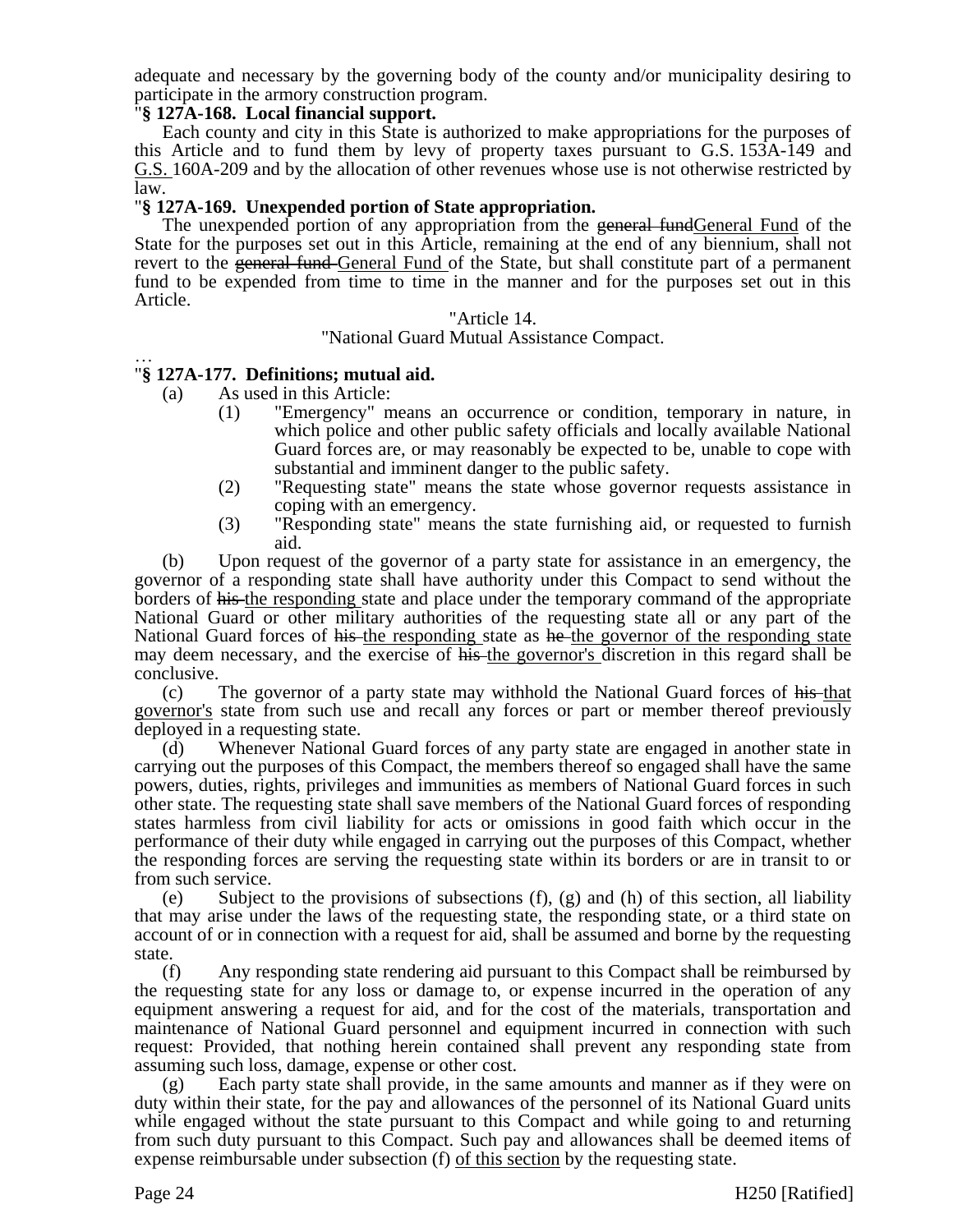(h) Each party state providing for the payment of compensation and death benefits to injured members and the representatives of deceased members of its National Guard forces in case such members sustain injuries or are killed within their own state, shall provide for the payment of compensation and death benefits in the same manner and on the same terms in case such members sustain injury or are killed while rendering aid pursuant to this Compact. Such compensation and death benefits shall be deemed items of expense reimbursable pursuant to subsection (f) of this section.

### "**§ 127A-178. Delegation.**

Nothing in this Compact shall be construed to prevent the governor of a party state from delegating any of his-the governor's responsibilities or authority respecting the National Guard, provided that such delegation is otherwise in accordance with law. For purposes of this Compact, however, the governor shall not delegate the power to request assistance from another state.

### "**§ 127A-179. Limitations.**

Nothing in this Compact shall:

- (1) Expand or add to the functions of the National Guard, except with respect to the jurisdictions within which such functions may be performed;
- (2) Authorize or permit National Guard units to be placed under the field command of any person not having the military or National Guard rank or status required by law for the field command position in question.

### … "**§ 127A-181. Payment of liability to responding state.**

Upon presentation of a claim therefor by an appropriate authority of a state whose National Guard forces have aided this State pursuant to the Compact, any liability of this State pursuant to G.S. 127A-177(f) of this Compact shall be paid out of the general fund.

### "**§ 127A-182. Status, rights and benefits of forces engaged pursuant to Compact.**

In accordance with <del>G.S. 127A-177(h) of this Compact, G</del>.S. 127A-177(h), members of the National Guard forces of this State shall be deemed to be in State service at all times when engaged pursuant to this Compact, and shall be entitled to all rights and benefits provided pursuant to the laws of this State.

## "**§ 127A-183. Injury or death while going to or returning from duty.**

All benefits to be paid under G.S.  $127A-177(h)$  of the foregoing Compact-shall include any injury or death sustained while going to or returning from such duty.

### "**§ 127A-184. Authority of responding state required to relieve from assignment or reassign officers.**

Nothing in the foregoing this Compact shall authorize or permit state officials or military officers of the requesting state to relieve from assignment or reassign officers or noncommissioned officers of National Guard units of the responding state without authorization by the appropriate authorities of the responding state.

## "Article 16.

## "National Guard Reemployment Rights.

#### … "**§ 127A-202. Rights.**

…

Upon release from State duty, the employee shall make written application to his the employee's previous employer for reemployment within five days of his-the employee's release from duty or from hospitalization continuing after release. If the employee is still qualified for his the employee's previous employment, he the employee shall be restored to his previous position or to a position of like seniority, status and salary, unless the employer's circumstances now make the restoration unreasonable. If the employee is no longer qualified for his-the employee's previous employment, he the employee shall be placed in another position, for which he the employee is qualified, and which will give him the employee appropriate seniority, status and salary, unless the employer's circumstances now make the placement unreasonable. …"

**SECTION 1.(b)** The Revisor of Statutes is authorized to substitute, consistent with this act, the term "Armed Forces of the United States" for the following terms, wherever these terms appear in the General Statutes, when referring to the Armed Forces of the United States:

(1) "armed forces."